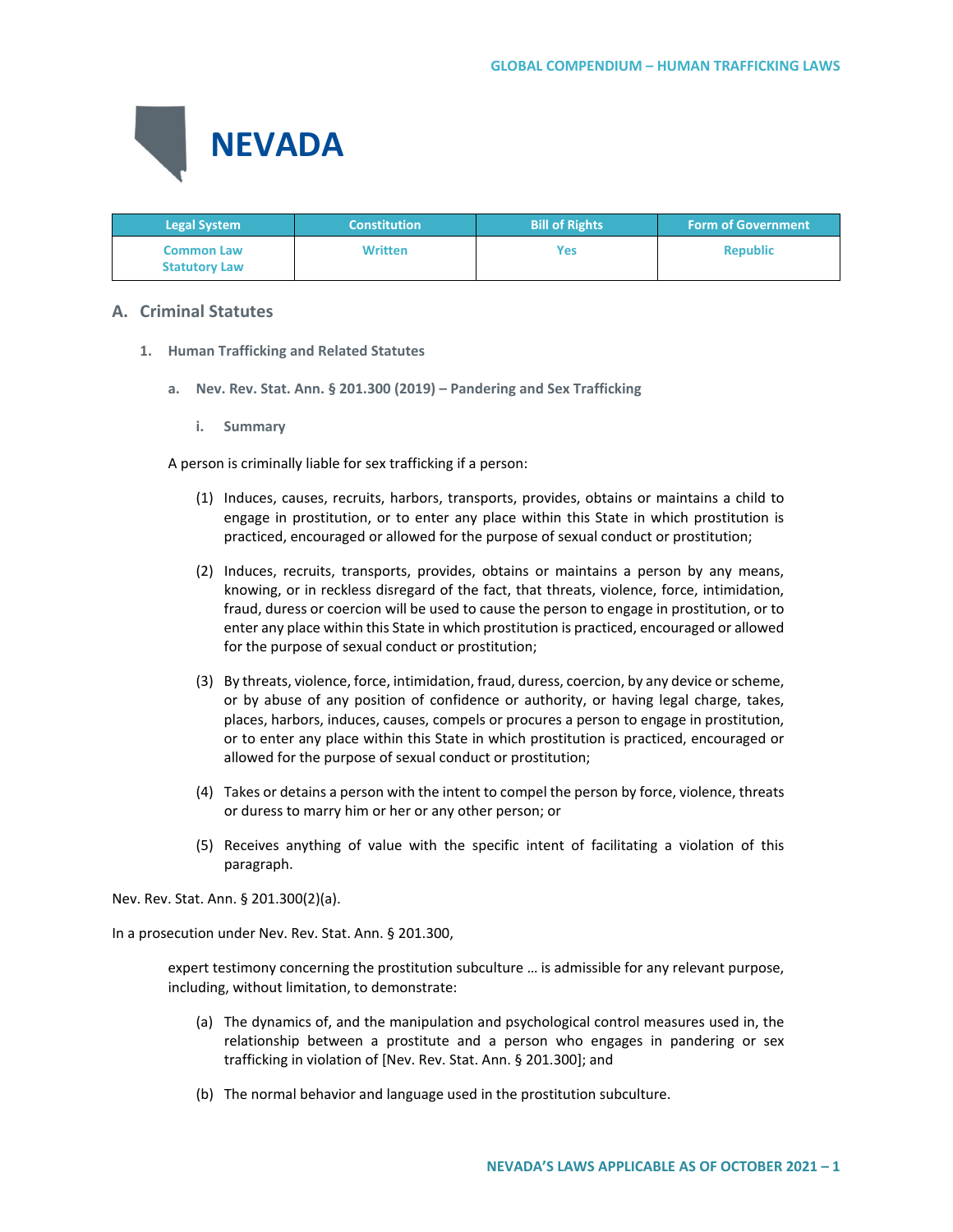Nev. Rev. Stat. Ann. § 201.305(1). "The effect of pandering or sex trafficking may not be offered against a defendant pursuant to subsection 1 to prove the occurrence of an act that forms the basis of a criminal charge against the defendant." Nev. Rev. Stat. Ann. § 201.305(2).

"Consent of a victim to pandering or sex trafficking to an act of prostitution is not a defense to a prosecution for any of the acts prohibited by" Nev. Rev. Stat. Ann. § 201.300. Nev. Rev. Stat. Ann. § 201.300(4).

"In a prosecution for sex trafficking a child pursuant to [Nev. Rev. Stat. Ann. § 201.300(2)], it is not a defense that the defendant did not have knowledge of the victim's age, nor is reasonable mistake of age a valid defense to a prosecution conducted pursuant to" Nev. Rev. Stat. Ann. § 201.300(2). Nev. Rev. Stat. Ann. § 201.300(5).

If a violation of [Nev. Rev. Stat. Ann. § 201.300] is committed by a person who is:

- (1) Less than 18 years of age at the time of the commission of the violation;
- (2) Prosecuted in a criminal proceeding as an adult; and
- (3) A victim of sex trafficking or facilitating sex trafficking,

there is a rebuttable presumption that the person who committed the violation acted under duress.

Nev. Rev. Stat. Ann. § 201.303.

The Nevada Attorney General has concurrent jurisdiction with district attorneys for a prosecution of sex trafficking and may also charge related offenses if committed in violation of Nev. Rev. Stat. Ann. § 201.300. Nev. Rev. Stat. Ann. § 201.345.

**ii. Sentencing**

Sex trafficking is a category B felony for which a court shall sentence the convicted defendant to imprisonment in the state prison for three to 10 years, and may impose a fine of up to USD 10,000. Nev. Rev. Stat. Ann. § 201.300(2)(b)(1).

If the sex trafficking victim is less than 14 years of age when the offense is committed, sex trafficking is a category A felony for which a court shall sentence the convicted defendant to "imprisonment in the state prison for life with … eligibility for parole beginning when a minimum of 15 years has been served," and may impose a fine of up to USD 20,000. Nev. Rev. Stat. Ann. § 201.300(2)(b)(2)(I).

If the sex trafficking victim is at least 14 years of age but less than 16 years of age when the offense is committed, sex trafficking is a category A felony for which the court shall sentence the convicted defendant to "imprisonment in the state prison for life with … eligibility for parole beginning when a minimum of 10 years has been served," and may impose a fine of up to USD 10,000. Nev. Rev. Stat. Ann. § 201.300(2)(b)(2)(II).

If the sex trafficking victim is at least 16 years of age but less than 18 years of age when the offense is committed, sex trafficking is a category A felony for which the court shall sentence the convicted defendant to "imprisonment in the state prison for life with … eligibility for parole beginning when a minimum of five years has been served," and may impose a fine of up to USD 10,000. Nev. Rev. Stat. Ann. § 201.300(2)(b)(2)(III).

"A court shall not grant probation to or suspend the sentence of a person convicted of sex trafficking a child pursuant to" Nev. Rev. Stat. Ann. § 201.300(2). Nev. Rev. Stat. Ann. § 201.300(3).

"If a person is convicted of a violation of [Nev. Rev. Stat. Ann. § 201.300(2)], the victim of the violation is a child when the offense is committed and physical force or violence or the immediate threat of physical force or violence is used upon the child, the court may, in addition to the" other punishments permitted by statute, impose a fine of up to USD 500,000. Nev. Rev. Stat. Ann. § 201.352(1).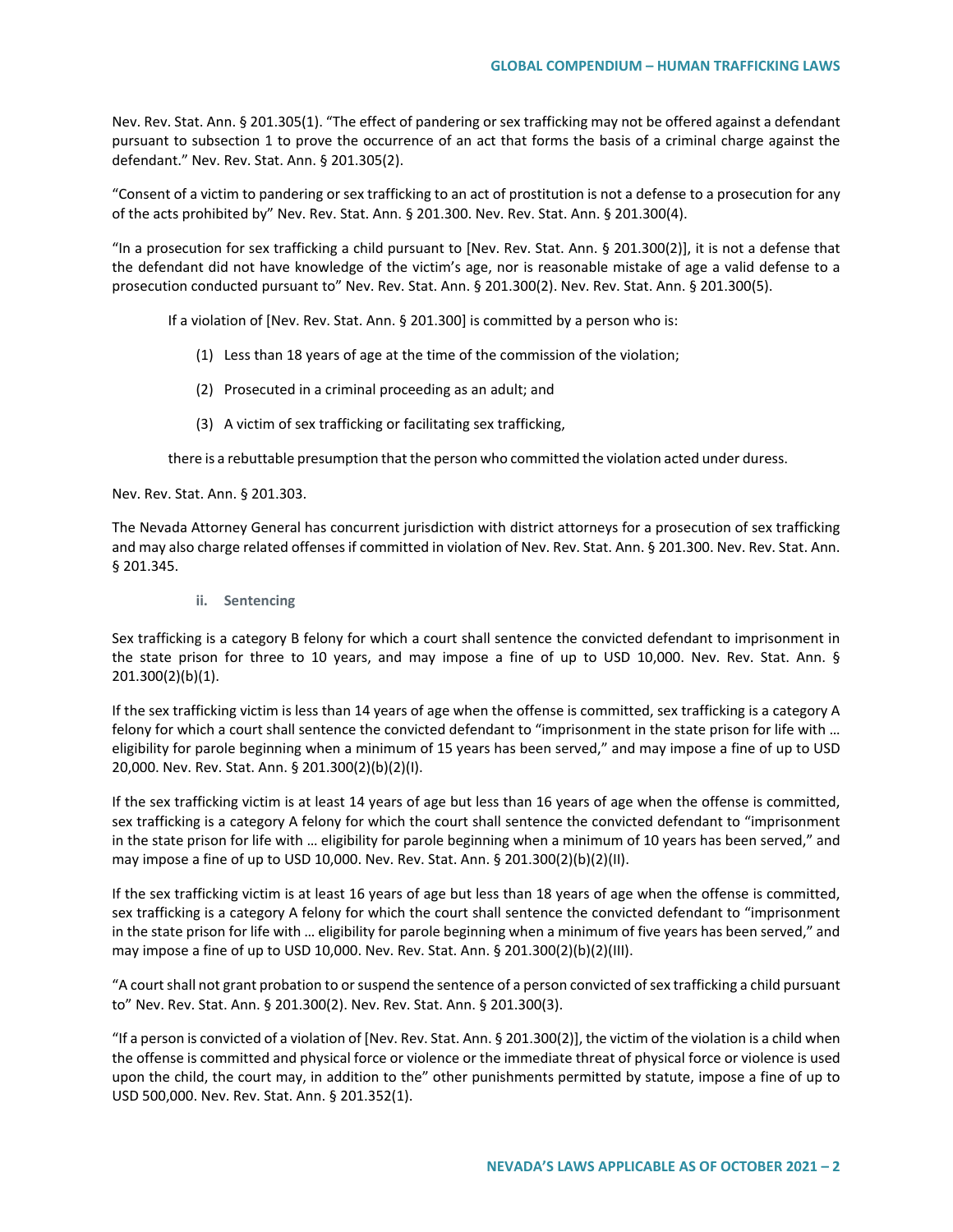"If a person is convicted of a violation of [Nev. Rev. Stat. Ann. § 201.300(2)], the victim of the offense is a child when the offense is committed and the offense also involves a conspiracy to commit a violation of [Nev. Rev. Stat. Ann. § 201.300(2)], the court may, in addition to the" other punishments permitted by statute, impose a fine of up to USD 500,000. Nev. Rev. Stat. Ann. § 201.352(2).

"In addition to any other penalty, the court may order a person convicted of a violation of any provision of [Nev. Rev. Stat. Ann. § 201.300] to pay restitution to the victim …." Nev. Rev. Stat. Ann. § 201.325(1). Restitution may include:

- (a) The cost of medical and psychological treatment, including, without limitation, physical and occupational therapy and rehabilitation;
- (b) The cost of transportation, temporary housing and child care;
- (c) The return of property, the cost of repairing damaged property or the full value of the property if it is destroyed or damaged beyond repair;
- (d) Expenses incurred by a victim in relocating away from the defendant or his or her associates, if the expenses are verified by law enforcement to be necessary for the personal safety of the victim;
- (e) The cost of repatriation of the victim to his or her home country, if applicable; and
- (f) Any and all other losses suffered by the victim as a result of the violation of any provision of [Nev. Rev. Stat. Ann. § 201.300].

Nev. Rev. Stat. Ann. § 201.325(2). Under Nev. Rev. Stat. Ann. § 201.325, a "victim" is "any person (a) [a]gainst whom a violation of any provision of [Nev. Rev. Stat. Ann. § 201.300] has been committed; or (b) [w]ho is the surviving child of such a person." Nev. Rev. Stat. Ann. § 201.325(4).

**iii. Statute of Limitations**

Except as otherwise provided in Nev. Rev. Stat. Ann. § 171.095, an indictment for sex trafficking must be found, or an information or complaint filed, within six years after the commission of the offense. Nev. Rev. Stat. Ann. §  $171.085(3)$  $171.085(3)$ .<sup>1</sup> "An indictment is found when it is presented by the grand jury in open court, and there received and filed." Nev. Rev. Stat. Ann. § 171.100.

An indictment must be found, or an information or complaint filed, for any offense constituting … sex trafficking of a child as defined in [Nev. Rev. Stat. Ann. § 200.300], before the victim is:

(1) Thirty-six years old if the victim discovers or reasonably should have discovered that he or she was a victim of … sex trafficking by the date on which the victim reaches that age; or

(2) Forty-three years old if the victim does not discover and reasonably should not have discovered that he or she was a victim of … sex trafficking by the date on which the victim reaches 36 years of age.

Nev. Rev. Stat. Ann. § 171.095(b).

If, at any time during the period of limitation,

<span id="page-2-0"></span><sup>&</sup>lt;sup>1</sup> The 2021 amendatory provisions increasing the timeframe from four to six years apply to a person who: (1) committed sex trafficking before July 1, 2021, if the applicable statute of limitations has commenced but has not yet expired on July 1, 2021; or (2) commits sex trafficking on or after July 1, 2021. 2021 Nevada Laws Ch. 180 (A.B. 113).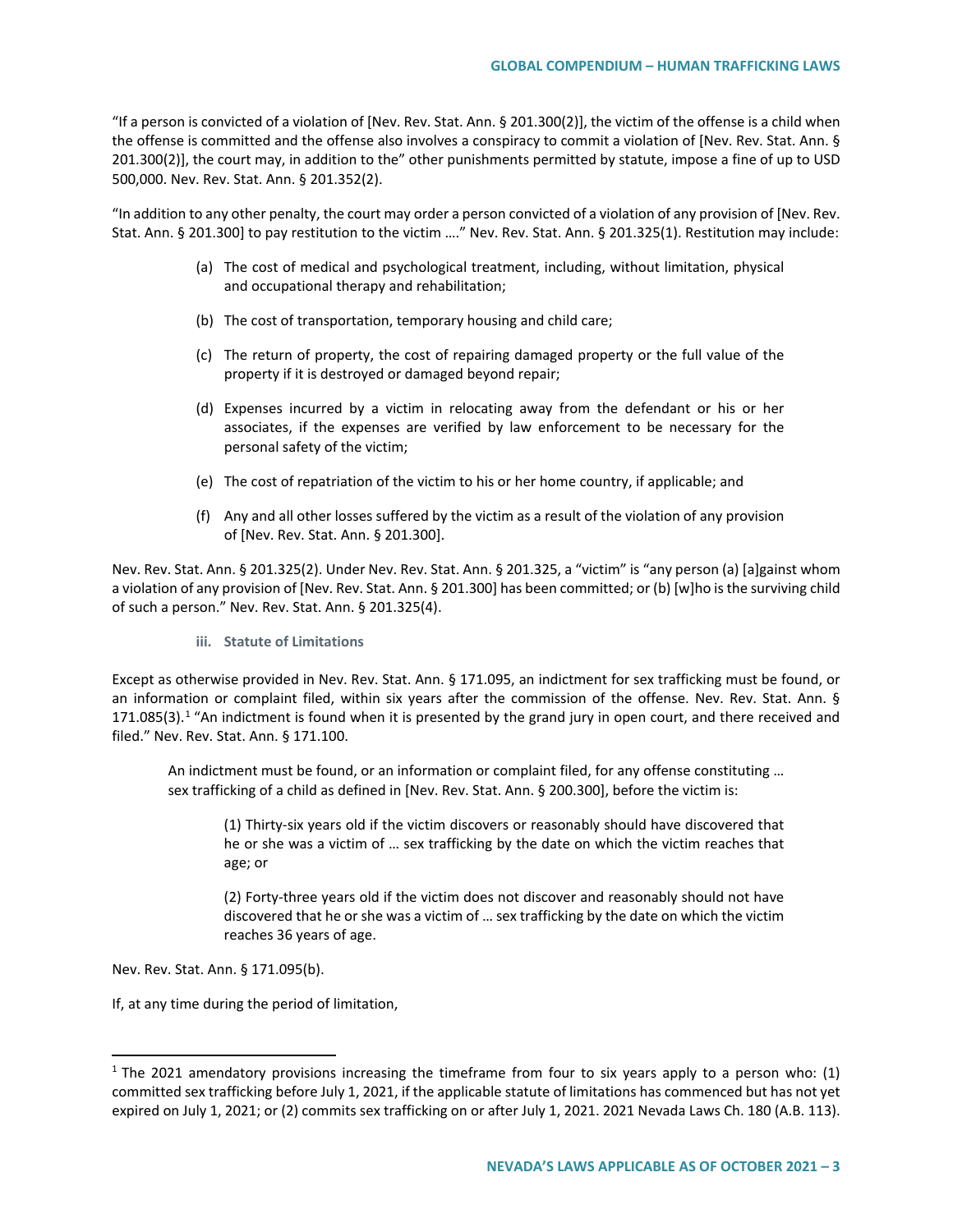a victim of sex trafficking or a person authorized to act on behalf of a victim of sex trafficking files with a law enforcement officer a written report concerning the … sex trafficking, the period of limitation prescribed by [statute] is removed and there is no limitation of the time within which a prosecution for the … sex trafficking must be commenced.

Nev. Rev. Stat. Ann. § 171.083(1).

"If a victim of sex trafficking is under a disability during any part of the period of limitation …, and a written report concerning the sexual assault or sex trafficking is not otherwise filed, the statute of limitations is tolled while the victim is under a disability …." Nev. Rev. Stat. Ann. § 171.083(3). A victim of "sex trafficking is under a disability if the victim is insane, intellectually disabled, mentally incompetent or in a medically comatose or vegetative state." Nev. Rev. Stat. Ann. § 171.083(4).

- **b. Nev. Rev. Stat. Ann. § 201.301 (2017) – Facilitating Sex Trafficking**
	- **i. Summary**

A person is guilty of facilitating sex trafficking if the person:

Facilitates, arranges, provides or pays for the transportation of a person to or within this State with the intent of:

- (1) Inducing the person to engage in prostitution in violation of [Nev. Rev. Stat. Ann. § 201.300(2)(a)(1), (2), or (3)];
- (2) Inducing the person to enter any place within this State in which prostitution is practiced, encouraged or allowed for the purpose of sexual conduct or prostitution in violation of [Nev. Rev. Stat. Ann. § 201.300(2)(a)(1), (2), or (3)]; or
- (3) If the person is a child, using the person for any act that is prohibited by [Nev. Rev. Stat. Ann. § 200.710 or § 200.720 (unlawful to use minors in producing pornography or as subject of sexual portrayal in performance)].

Nev. Rev. Stat. Ann. § 201.301(1)(a).

A person is also guilty of facilitating sex trafficking if the person:

Sells travel services that facilitate the travel of another person to this State with the knowledge that the other person is traveling to this State for the purpose of:

- (1) Engaging in sexual conduct with a person who has been induced to engage in sexual conduct or prostitution in violation of [Nev. Rev. Stat. Ann. § 201.300(2)(a)(1), (2), or (3)];
- (2) Soliciting a child who has been induced to engage in sexual conduct or prostitution in violation of [Nev. Rev. Stat. Ann. § 201.300(2)(a)(1), (2), or (3)]; or
- (3) Engaging in any act involving a child that is prohibited by [Nev. Rev. Stat. Ann. § 200.710 or § 200.720].

Nev. Rev. Stat. Ann. § 201.301(1)(b).

Finally, a person is guilty of facilitating sex trafficking if the person:

[t]ravels to or within this State by any means with the intent of engaging in: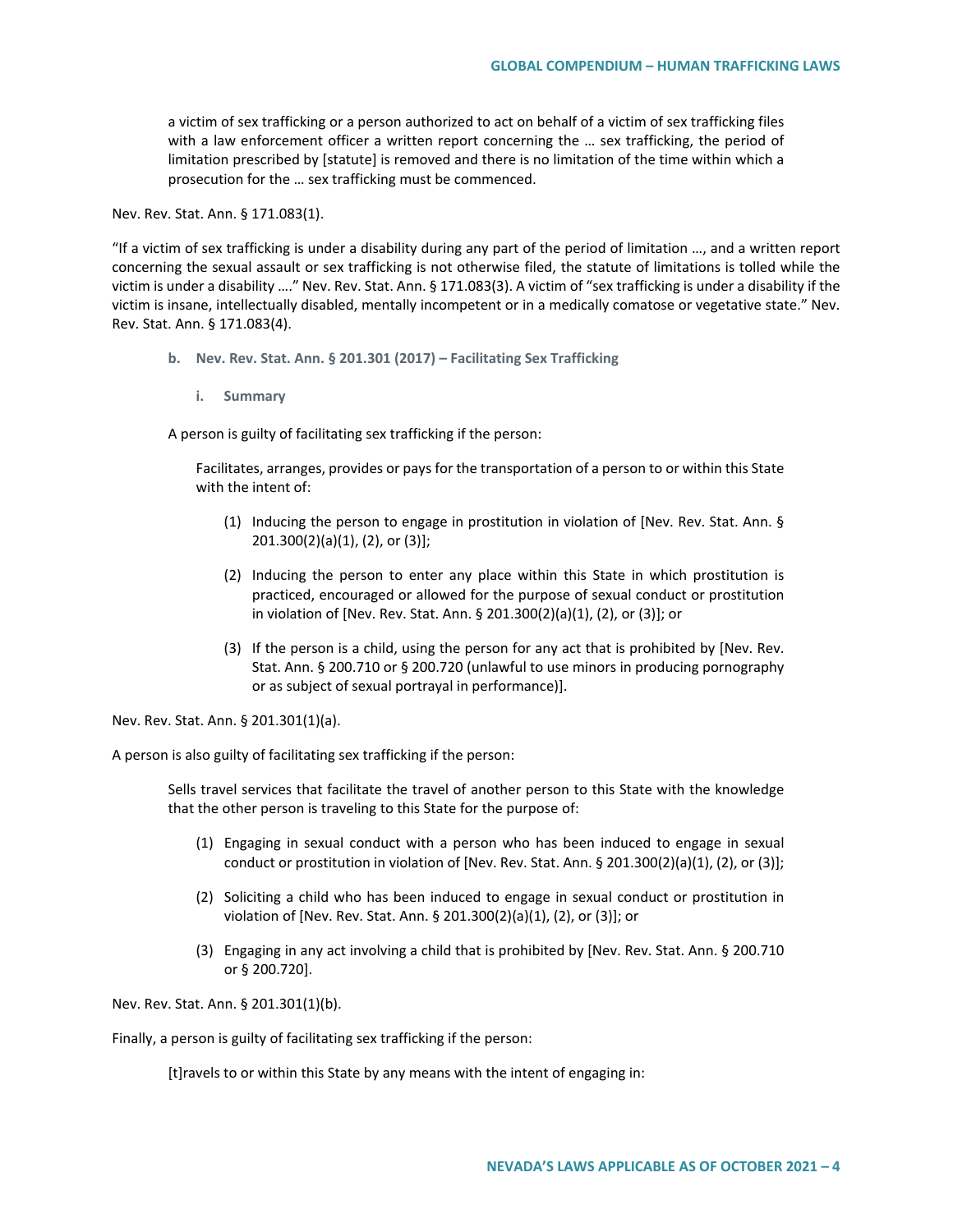(1) Sexual conduct with a person who has been induced to engage in sexual conduct or prostitution in violation of [Nev. Rev. Stat. Ann. § 201.300(2)(a)(1), (2), or (3)], with the knowledge that such a person has been induced to engage in such sexual conduct or prostitution; or

(2) Any act involving a child that is prohibited by [Nev. Rev. Stat. Ann. § 200.710 or § 200.720].

Nev. Rev. Stat. Ann. § 201.301(1)(c).

If a violation of [Nev. Rev. Stat. Ann. § 201.301] is committed by a person who is:

- (1) Less than 18 years of age at the time of the commission of the violation;
- (2) Prosecuted in a criminal proceeding as an adult; and
- (3) A victim of sex trafficking or facilitating sex trafficking,

there is a rebuttable presumption that the person who committed the violation acted under duress.

Nev. Rev. Stat. Ann. § 201.303.

The Nevada Attorney General has concurrent jurisdiction with district attorneys for a prosecution of facilitating sex trafficking and may also charge related offenses if committed in violation of Nev. Rev. Stat. Ann. § 201.301. Nev. Rev. Stat. Ann. § 201.345.

**ii. Sentencing**

Facilitating sex trafficking is a category B felony. If the victim is 18 years of age or older, the court shall sentence a person to imprisonment in the state prison for one to six years. If the victim is less than 18 years of age, the court shall sentence a person to imprisonment in the state prison for three to 10 years. Nev. Rev. Stat. Ann. § 201.301(2).

"If a person is convicted of a violation of [Nev. Rev. Stat. Ann. § 201.301(1)], the victim of the violation is a child when the offense is committed and physical force or violence or the immediate threat of physical force or violence is used upon the child, the court may, in addition to the" other punishments permitted by statute, impose a fine of up to USD 500,000. Nev. Rev. Stat. Ann. § 201.352(1).

"If a person is convicted of a violation of [Nev. Rev. Stat. Ann. § 201.301(1)], the victim of the offense is a child when the offense is committed and the offense also involves a conspiracy to commit a violation of [Nev. Rev. Stat. Ann. § 201.301(1)], the court may, in addition to the" other punishments permitted by statute, impose a fine of up to USD 500,000. Nev. Rev. Stat. Ann. § 201.352(2).

**iii. Statute of Limitations**

An indictment for facilitating sex trafficking must be found, or an information or complaint filed, within six years after commission of the offense. Nev. Rev. Stat. Ann. § 171.085(3).<sup>[2](#page-4-0)</sup> "An indictment is found when it is presented by the grand jury in open court, and there received and filed." Nev. Rev. Stat. Ann. § 171.100.

<span id="page-4-0"></span> $2$  The 2021 amendatory provisions increasing the timeframe from four to six years to file a complaint for a violation of section 201.301 apply to a person who: (1) committed the offense before July 1, 2021, if the applicable statute of limitations has commenced but has not yet expired on July 1, 2021; or (2) commits the offense on or after July 1, 2021. 2021 Nevada Laws Ch. 180 (A.B. 113).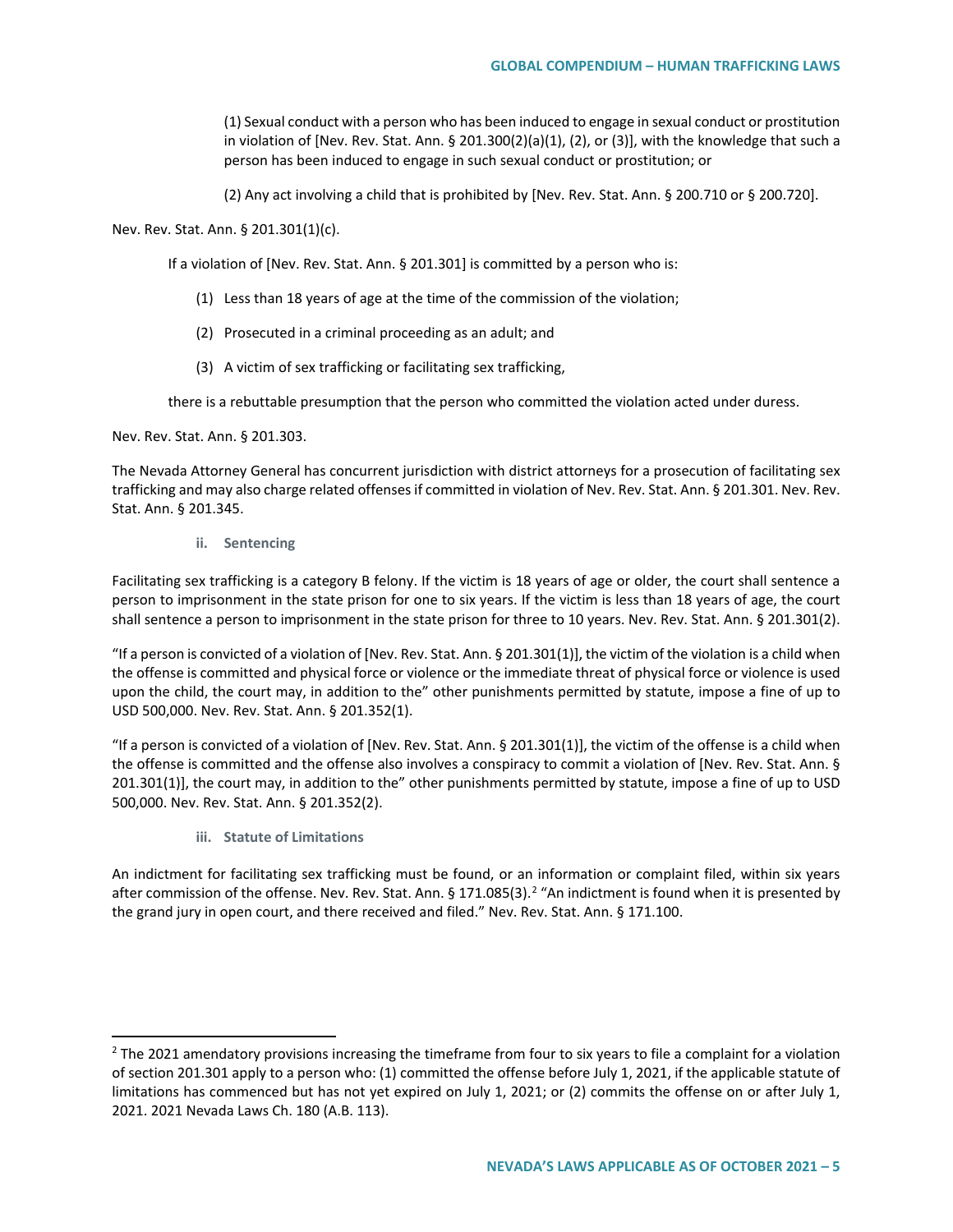- **c. Nev. Rev. Stat. Ann. § 200.463 (2013) – Involuntary Servitude**
	- **i. Summary**

A person is guilty of holding another person in involuntary servitude when a person knowingly subjects, or attempts to subject, another person to forced labor or services by:

- (a) Causing or threatening to cause physical harm to any person;
- (b) Physically restraining or threatening to physically restrain any person;
- (c) Abusing or threatening to abuse the law or legal process;
- (d) Knowingly destroying, concealing, removing, confiscating or possessing any actual or purported passport or other immigration document, or any other actual or purported government identification document, of the person;
- (e) Extortion; or
- (f) Causing or threatening to cause financial harm to any person.

Nev. Rev. Stat. Ann. § 200.463(1).

**ii. Sentencing**

The crime of involuntary servitude is a category B felony for which the sentence is:

- (a) Imprisonment in the state prison for seven to 20 years, and a possible fine up to USD 50,000, where the victim suffers substantial bodily harm while held in involuntary servitude or in attempted escape from it.
- (b) Imprisonment in the state prison for five to 20 years, and a possible fine up to USD 50,000.

Nev. Rev. Stat. Ann. § 200.463(2).

"In addition to any other penalty, the court may order a person convicted of a violation of any provision of [Nev. Rev. Stat. Ann. § 200.463] to pay restitution to the victim …." Nev. Rev. Stat. Ann. § 200.466(1). Restitution may include:

- (a) The cost of medical and psychological treatment, including, without limitation, physical and occupational therapy and rehabilitation;
- (b) The cost of transportation, temporary housing and child care;
- (c) The return of property, the cost of repairing damaged property or the full value of the property if it is destroyed or damaged beyond repair;
- (d) Expenses incurred by a victim in relocating away from the defendant or his or her associates, if the expenses are verified by law enforcement to be necessary for the personal safety of the victim;
- (e) The cost of repatriation of the victim to his or her home country, if applicable; and
- (f) Any and all other losses suffered by the victim as a result of the violation of any provision of [Nev. Rev. Stat. Ann. § 200.463].

Nev. Rev. Stat. Ann. § 200.466.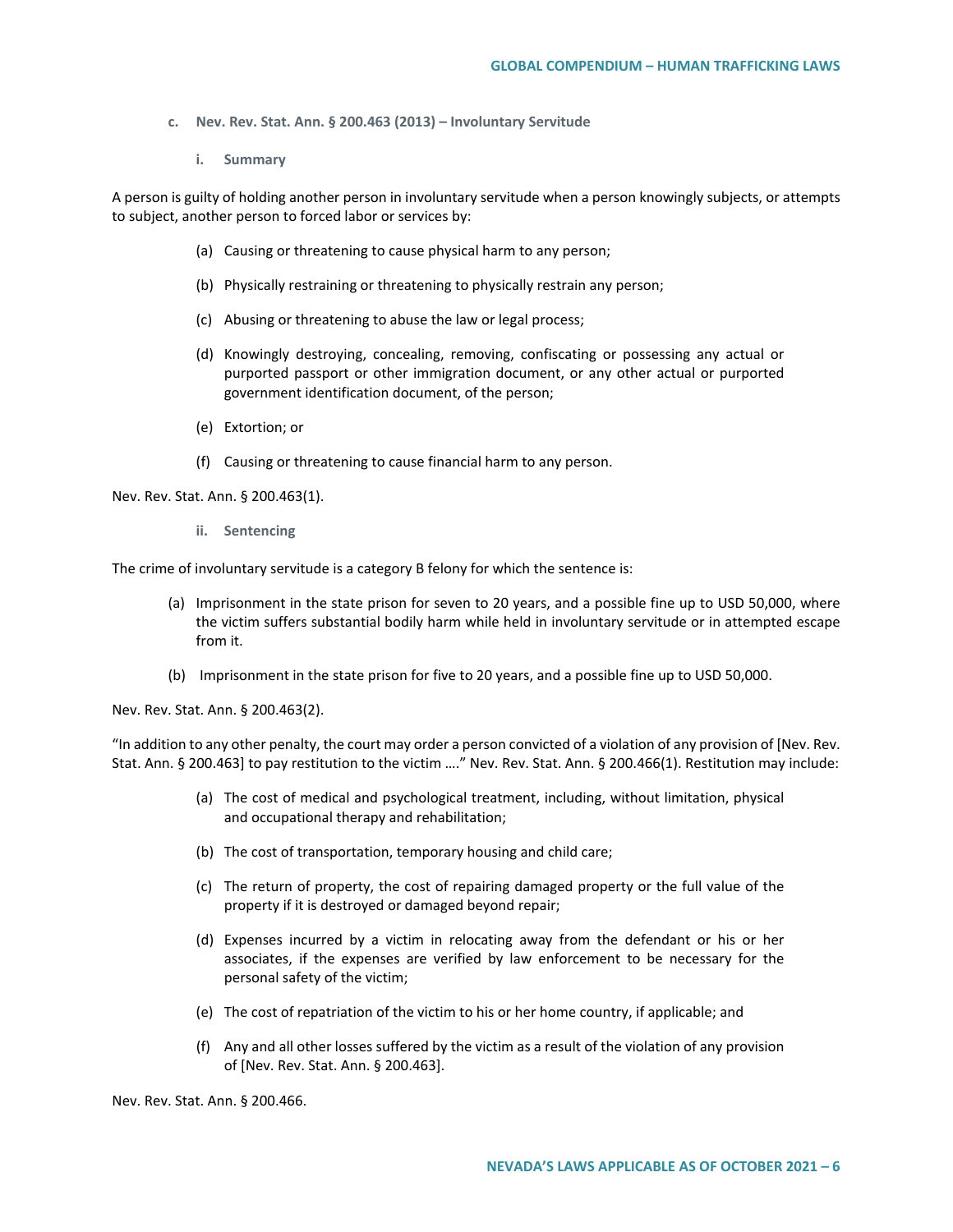An indictment for involuntary servitude "must be found, or an information or complaint filed, within 3 years after the commission of the offense." Nev. Rev. Stat. Ann. § 171.085(4). "An indictment is found when it is presented by the grand jury in open court, and there received and filed." Nev. Rev. Stat. Ann. § 171.100.

- **d. Nev. Rev. Stat. Ann. § 200.4631 (2019) – Involuntary Servitude of Minors**
	- **i. Summary**

A person who has physical custody of a minor, allows a minor to reside in his or her residence, is in a position of authority over a minor or provides care for any length of time to a minor and who knowingly:

- (a) Obtains labor or services from the minor by causing or threatening to cause serious harm to the minor or by engaging in a pattern of conduct that results in physical injury to the minor, sexual abuse of the minor or sexual assault of the minor pursuant to [Nev. Rev. Stat. Ann. §] 200.366; or
- (b) Benefits, financially or by receiving anything of value other than sexual gratification from the labor or services obtained by the conduct specified in paragraph (a),

is guilty of holding a minor in involuntary servitude.

Nev. Rev. Stat. Ann. § 200.4631(1).

The victim's consent to the performance of any labor or services is not a valid defense to a prosecution. Nev. Rev. Stat. Ann. § 200.4631(3).

"Nothing in this section shall be construed to prohibit a parent or guardian from requiring his or her child to perform common household chores under the threat of the reasonable exercise of discipline by the parent or guardian of the child." Nev. Rev. Stat. Ann. § 200.4631(4).

"Serious harm" is defined as:

any harm, whether physical or nonphysical, including, without limitation, psychological, financial or reputational harm, that is sufficiently serious, under the circumstances, to compel a reasonable person of the same background and in the same circumstances as the victim to perform or to continue to provide labor or services to avoid incurring that harm.

Nev. Rev. Stat. Ann. § 200.4631(5)(b).

**ii. Sentencing**

A person who is found guilty of holding a minor for involuntary servitude is guilty of a category A felony and shall be punished by imprisonment in the state prison for life without the possibility of parole, with eligibility for parole beginning when a minimum of 15 years has been served, and may be further punished by a fine of at least [USD] 50,000.

Nev. Rev. Stat. Ann. § 200.4631(2).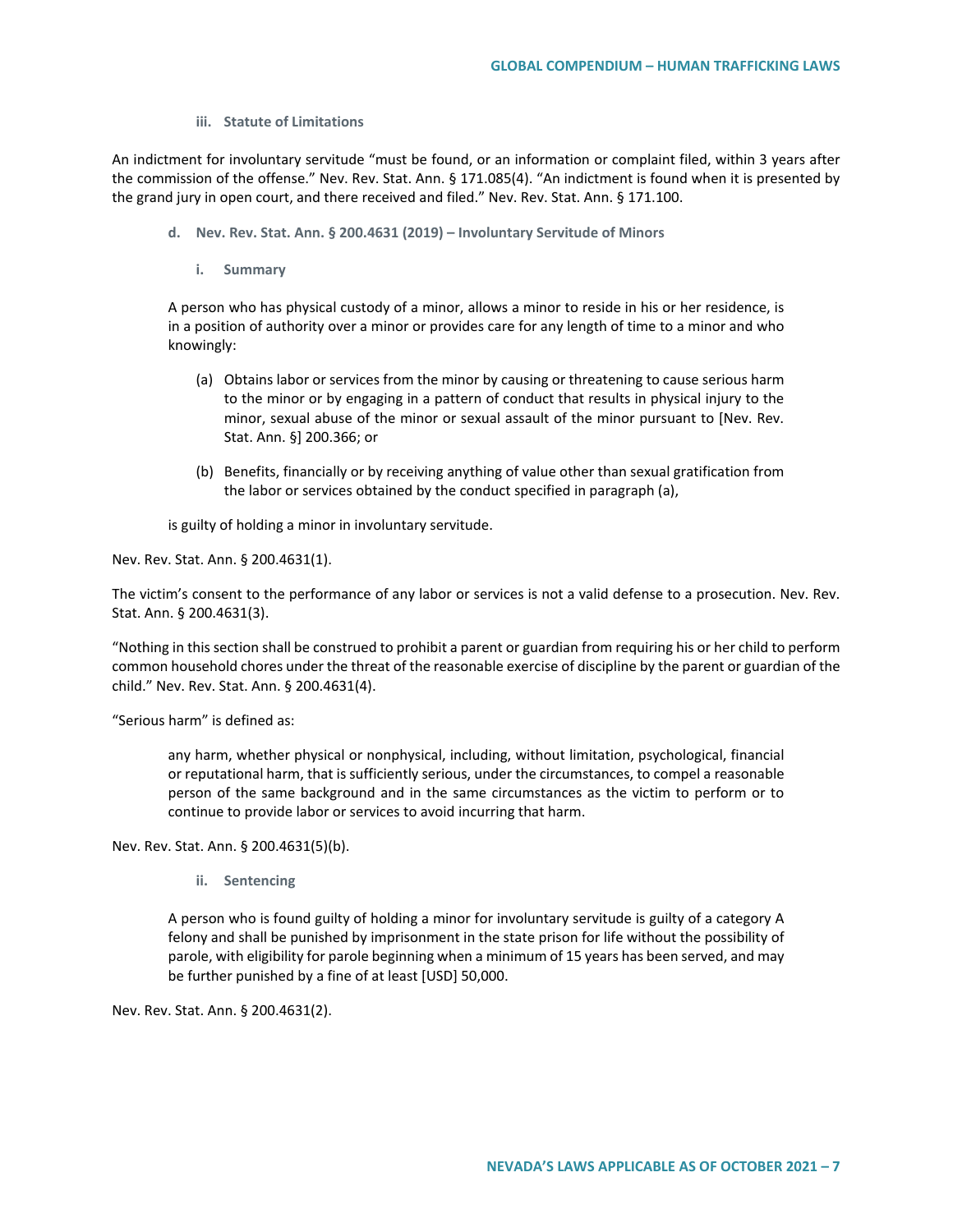An indictment for involuntary servitude of minors "must be found, or an information or complaint filed, within 3 years after the commission of the offense." Nev. Rev. Stat. Ann. § 171.085(3). "An indictment is found when it is presented by the grand jury in open court, and there received and filed." Nev. Rev. Stat. Ann. § 171.100.

- **e. Nev. Rev. Stat. Ann. § 200.464 (2013) – Recruiting Another Person to Be Held in Involuntary Servitude or Benefiting From Another Held in Involuntary Servitude**
	- **i. Summary**

A person is criminally liable, unless a greater penalty is provided pursuant to Nev. Rev. Stat. Ann. § 200.4631 (involuntary servitude of minors) or § 200.468 (trafficking in persons for illegal purposes), if one knowingly:

- 1. Recruits, entices, harbors, transports, provides, or obtains by any means, or attempts to recruit, entice, harbor, transport, provide, or obtain by any means, another person, intending or knowing that the person will be held in involuntary servitude; or
- 2. Benefits, financially or by receiving anything of value, from participating in a violation of [Nev. Rev. Stat. Ann. § 200.463 (involuntary servitude) or § 200.4631 (involuntary servitude of minors)].

Nev. Rev. Stat. Ann. § 200.464.

**ii. Sentencing**

A person who violates section 200.464 is guilty of a category B felony and shall be punished by imprisonment in the state prison for one to 15 years and a possible fine of up to USD 50,000. Nev. Rev. Stat. Ann. § 200.464.

"In addition to any other penalty, the court may order a person convicted of a violation of any provision of [Nev. Rev. Stat. Ann. § 200.463] to pay restitution to the victim …." Nev. Rev. Stat. Ann. § 200.466(1). Restitution may include:

- (a) The cost of medical and psychological treatment, including, without limitation, physical and occupational therapy and rehabilitation;
- (b) The cost of transportation, temporary housing and child care;
- (c) The return of property, the cost of repairing damaged property or the full value of the property if it is destroyed or damaged beyond repair;
- (d) Expenses incurred by a victim in relocating away from the defendant or his or her associates, if the expenses are verified by law enforcement to be necessary for the personal safety of the victim;
- (e) The cost of repatriation of the victim to his or her home country, if applicable; and
- (f) Any and all other losses suffered by the victim as a result of the violation of any provision of [Nev. Rev. Stat. Ann. § 200.463].

Nev. Rev. Stat. Ann. § 200.466.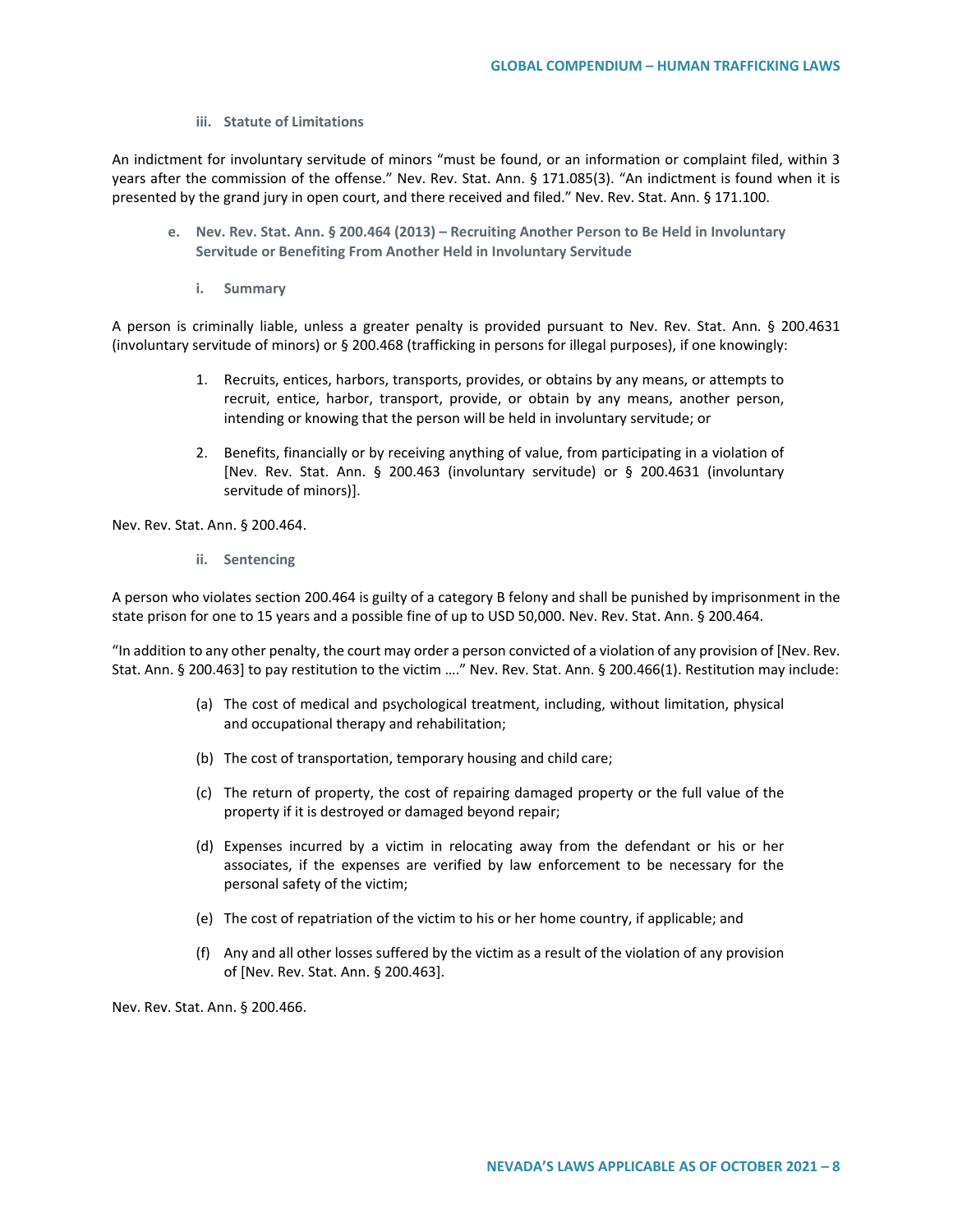An indictment for involuntary servitude "must be found, or an information or complaint filed, within 3 years after the commission of the offense." Nev. Rev. Stat. Ann. § 171.085(4). "An indictment is found when it is presented by the grand jury in open court, and there received and filed." Nev. Rev. Stat. Ann. § 171.100.

- **f. Nev. Rev. Stat. Ann. § 200.465 (2019) – Assuming Rights of Ownership Over Another Person; Purchase or Sale of Person**
	- **i. Summary**

A person is criminally liable for assuming rights of ownership of another person if the person:

- 1. Assumes or attempts to assume rights of ownership over another person;
- 2. Sells or attempts to sell a person to another;
- 3. Receives money or anything of value in consideration of placing a person in the custody or under the control of another;
- 4. Buys or attempts to buy a person;
- 5. Except as otherwise provided in chapter 127 of [the Nevada Revised Statutes], pays money or delivers anything of value to another in consideration of having a person placed in his or her custody or under his or her power or control; or
- 6. Knowingly aids or assists in any manner a person who violates any provision of this section.

Nev. Rev. Stat. Ann. § 200.465.

**ii. Sentencing**

A person convicted under this section is guilty of a category B felony and shall be punished by imprisonment in the state prison for five to 20 years, and may be fined up to USD 50,000. Nev. Rev. Stat. Ann. § 200.465.

"In addition to any other penalty, the court may order a person convicted of a violation of any provision of [Nev. Rev. Stat. Ann. § 200.465] to pay restitution to the victim …." Nev. Rev. Stat. Ann. § 200.466(1). Restitution may include:

- (a) The cost of medical and psychological treatment, including, without limitation, physical and occupational therapy and rehabilitation;
- (b) The cost of transportation, temporary housing and child care;
- (c) The return of property, the cost of repairing damaged property or the full value of the property if it is destroyed or damaged beyond repair;
- (d) Expenses incurred by a victim in relocating away from the defendant or his or her associates, if the expenses are verified by law enforcement to be necessary for the personal safety of the victim;
- (e) The cost of repatriation of the victim to his or her home country, if applicable; and
- (f) Any and all other losses suffered by the victim as a result of the violation of any provision of [Nev. Rev. Stat. Ann. § 200.465].

Nev. Rev. Stat. Ann. § 200.466.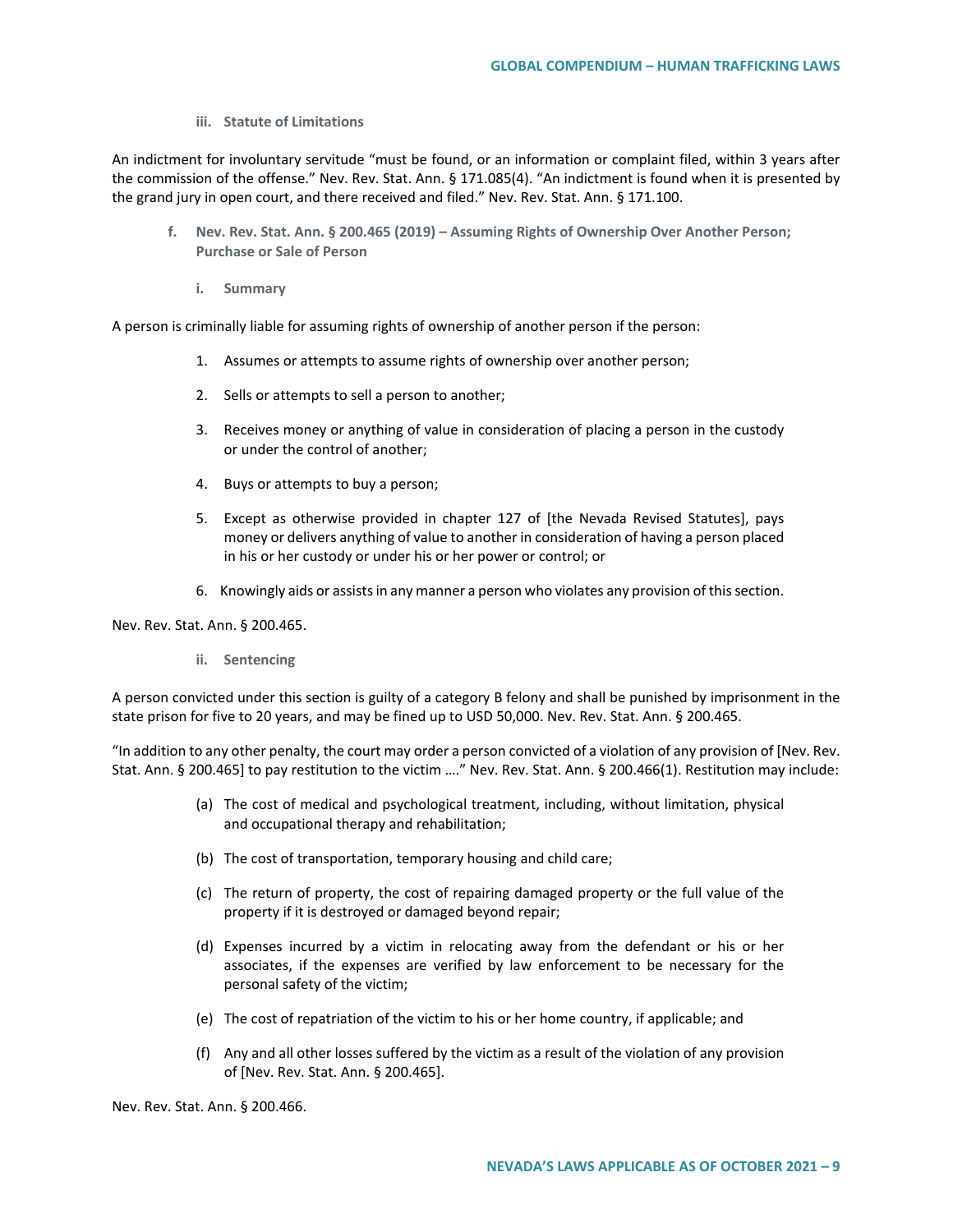An indictment for a violation of section 200.465 "must be found, or an information or complaint filed, within 3 years after the commission of the offense." Nev. Rev. Stat. Ann. § 171.085(4). "An indictment is found when it is presented by the grand jury in open court, and there received and filed." Nev. Rev. Stat. Ann. § 171.100.

- **g. Nev. Rev. Stat. Ann. § 200.467 (2007) – Trafficking in Persons for Financial Gain**
	- **i. Summary**

A person is criminally liable if they:

transport, procure transportation for or assist in the transportation of or procurement of transportation for another person into the State of Nevada who the person knows or has reason to know does not have the legal right to enter or remain in the United States in exchange for money or other financial gain.

Nev. Rev. Stat. Ann. § 200.467(1).

**ii. Sentencing**

"A person who violates the provisions of [Nev. Rev. Stat. Ann. § 200.467(1)] is guilty of trafficking in persons and, unless a greater penalty is provided pursuant to" Nev. Rev. Stat. Ann. §§ 200.464 (involuntary servitude) or 200.468 (trafficking in persons for illegal purposes), is guilty of a category B felony. Nev. Rev. Stat. Ann. § 200.467(2). A court shall sentence the offender to imprisonment in the state prison for one to 10 years, and may impose a fine of up to USD 50,000. Nev. Rev. Stat. Ann. § 200.467(2).

"In addition to any other penalty, the court may order a person convicted of a violation of any provision of [Nev. Rev. Stat. Ann. § 200.467] to pay restitution to the victim …." Nev. Rev. Stat. Ann. § 200.469. Restitution may include:

- (a) The cost of medical and psychological treatment, including, without limitation, physical and occupational therapy and rehabilitation;
- (b) The cost of transportation, temporary housing and child care;
- (c) The return of property, the cost of repairing damaged property or the full value of the property if it is destroyed or damaged beyond repair;
- (d) Expenses incurred by a victim in relocating away from the defendant or his or her associates, if the expenses are verified by law enforcement to be necessary for the personal safety of the victim;
- (e) The cost of repatriation of the victim to his or her home country, if applicable; and
- (f) Any and all other losses suffered by the victim as a result of the violation of any provision of [Nev. Rev. Stat. Ann. § 200.467].

Nev. Rev. Stat. Ann. § 200.469.

**iii. Statute of Limitations**

An indictment for a violation of section 200.467 "must be found, or an information or complaint filed, within 3 years after the commission of the offense." Nev. Rev. Stat. Ann. § 171.085(4). "An indictment is found when it is presented by the grand jury in open court, and there received and filed." Nev. Rev. Stat. Ann. § 171.100.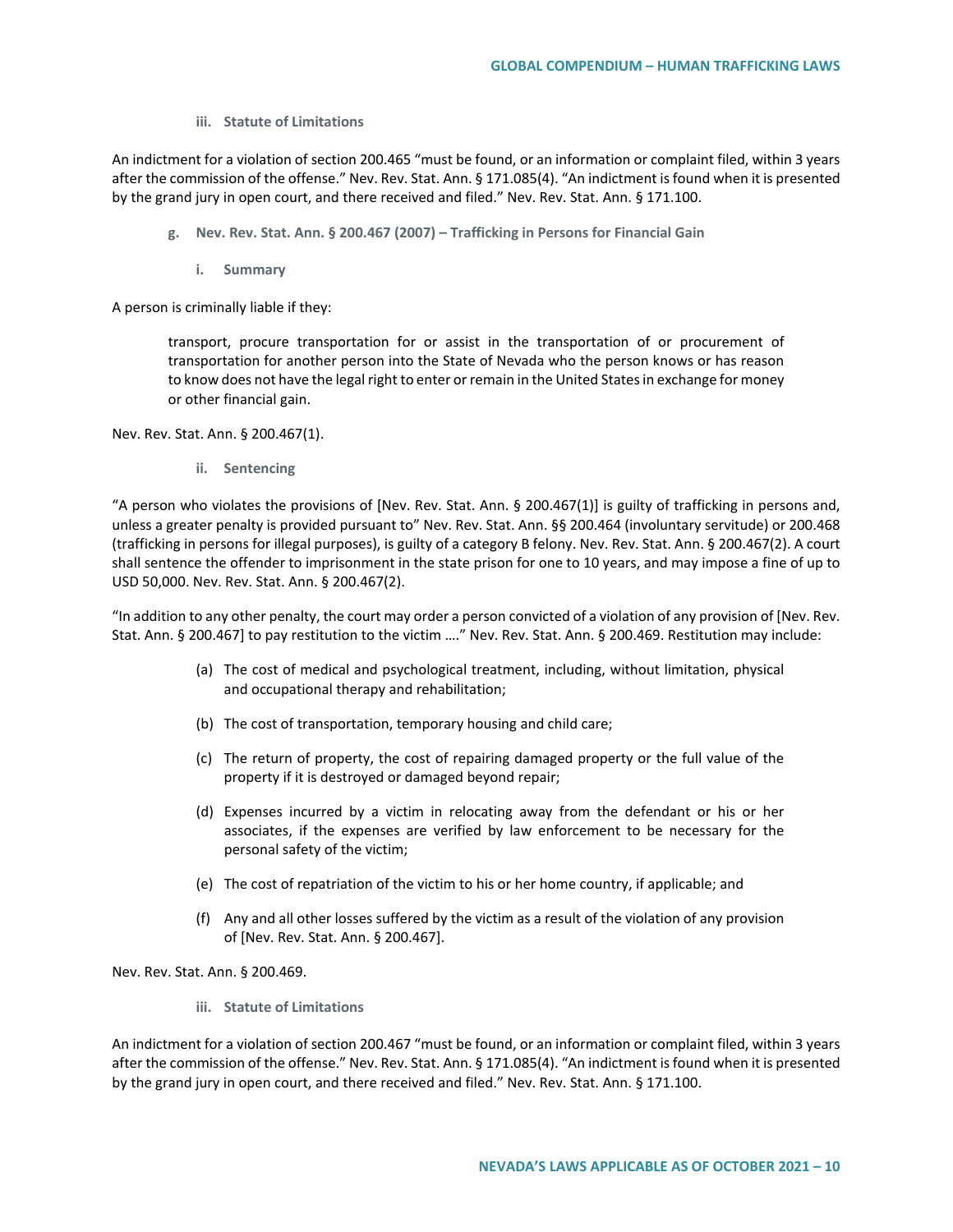- **h. Nev. Rev. Stat. Ann. § 200.468 (2013) – Trafficking in Persons for Illegal Purposes**
	- **i. Summary**

A person shall not transport, procure transportation for or assist in the transportation of or procurement of transportation for another person into the State of Nevada whom the person knows or has reason to know does not have the legal right to enter or remain in the United States with the intent to:

- (a) Subject the person to involuntary servitude or any other act prohibited pursuant to [Nev. Rev. Stat. Ann. § 200.463 (involuntary servitude), Nev. Rev. Stat. Ann. § 200.4631 (involuntary servitude of minors), or Nev. Rev. Stat. Ann. § 200.465 (assuming rights of ownership over another person; purchase or sale of person)];
- (b) Violate any state or federal labor law, including, without limitation, 8 U.S.C. § 1324a [unlawful employment of aliens]; or
- (c) Commit any other crime which is punishable by not less than 1 year imprisonment in the state prison.

Nev. Rev. Stat. Ann. § 200.468(1).

**ii. Sentencing**

"A person who violates the provisions of [Nev. Rev. Stat. Ann. § 200.468(1)) is guilty of trafficking in persons for illegal purposes and" is guilty of a category B felony. Nev. Rev. Stat. Ann. § 200.468(2). A court shall sentence the offender to imprisonment in the state prison for one to 20 years, and may impose a fine of up to USD 50,000. Nev. Rev. Stat. Ann. § 200.468(2).

"In addition to any other penalty, the court may order a person convicted of a violation of any provision of [Nev. Rev. Stat. Ann. § 200.468] to pay restitution to the victim …." Nev. Rev. Stat. Ann. § 200.469. Restitution may include:

- (a) The cost of medical and psychological treatment, including, without limitation, physical and occupational therapy and rehabilitation;
- (b) The cost of transportation, temporary housing and child care;
- (c) The return of property, the cost of repairing damaged property or the full value of the property if it is destroyed or damaged beyond repair;
- (d) Expenses incurred by a victim in relocating away from the defendant or his or her associates, if the expenses are verified by law enforcement to be necessary for the personal safety of the victim;
- (e) The cost of repatriation of the victim to his or her home country, if applicable; and
- (f) Any and all other losses suffered by the victim as a result of the violation of any provision of [Nev. Rev. Stat. Ann. § 200.468].

Nev. Rev. Stat. Ann. § 200.469.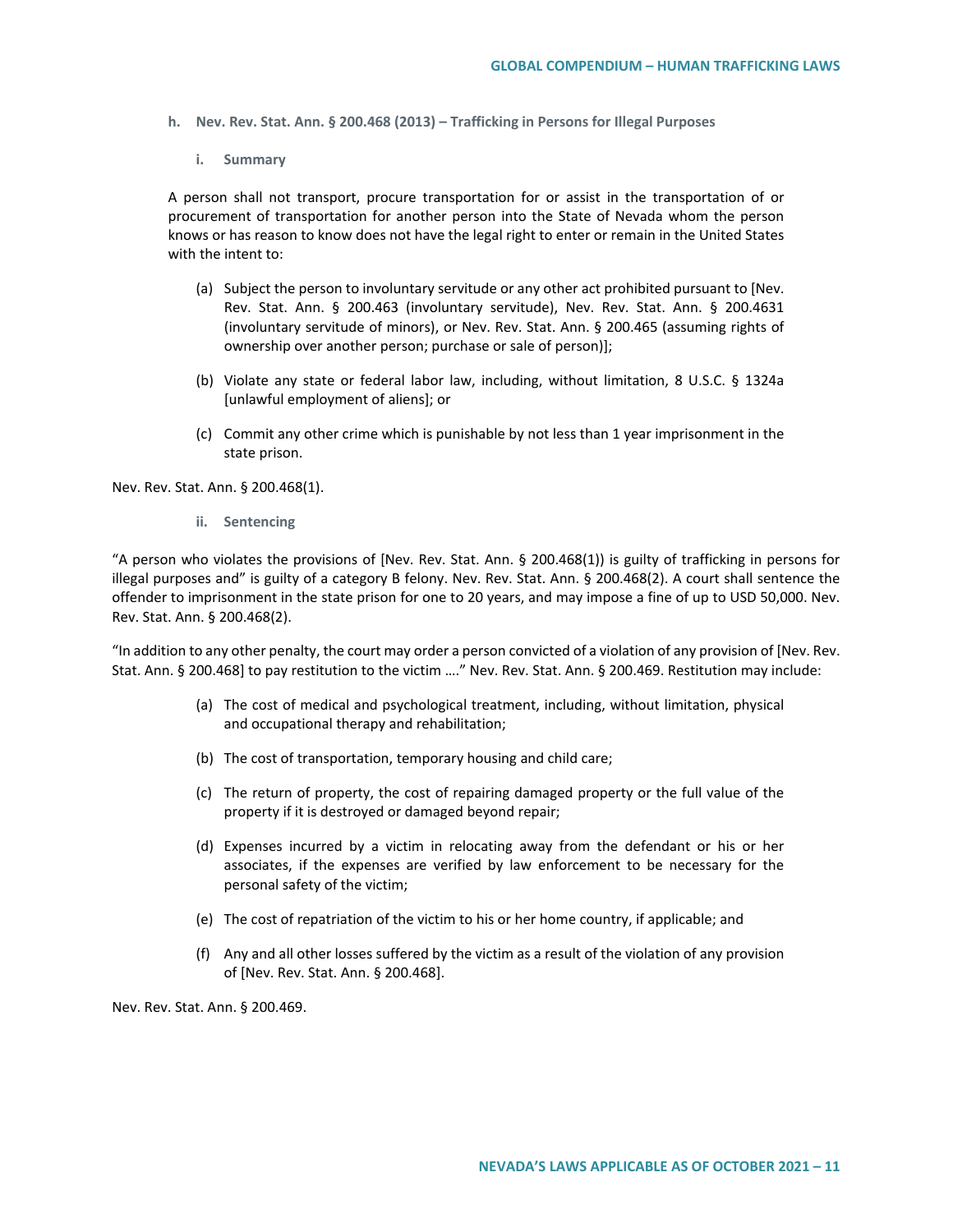An indictment for a violation of section 200.468 "must be found, or an information or complaint filed, within 3 years after the commission of the offense." Nev. Rev. Stat. Ann. § 171.085(4). "An indictment is found when it is presented by the grand jury in open court, and there received and filed." Nev. Rev. Stat. Ann. § 171.100.

- **i. Nev. Rev. Stat. Ann. § 200.4685 (2017) – Trafficking in Children**
	- **i. Summary**

Pursuant to Nevada's trafficking in children statute, a person shall not:

- (a) Recruit, transport, transfer, harbor, provide, obtain, maintain or solicit a child in furtherance of a transaction, or advertise or facilitate a transaction, pursuant to which a parent of the child or a person with custody of the child places the child in the physical custody of another person who is not a relative of the child, for the purpose of permanently avoiding or divesting himself or herself of responsibility for the child.
- (b) Sell, transfer or arrange for the sale or transfer of a child to another person for money or anything of value or receive a child in exchange for money or anything of value.

Nev. Rev. Stat. Ann. § 200.4685(1).

The provisions of [Nev. Rev. Stat. Ann. § 200.4685(1)] do not apply to:

- (a) A placement of a child with a relative, stepparent, child-placing agency or an agency which provides child welfare services;
- (b) A placement of a child by a child-placing agency or an agency which provides child welfare services;
- (c) A temporary placement of a child with another person by a parent of the child or a person with legal or physical custody of the child, with an intent to return for the child, including, without limitation, a temporary placement of a child while the parent of the child or the person with legal or physical custody of the child is on vacation, incarcerated, serving in the military, receiving medical treatment or incapacitated;
- (d) A placement of a child in accordance with [Nev. Rev. Stat. Ann. §§] 127.330, 159A.205 or 159A.215;
- (e) A placement of a child that is approved by a court of competent jurisdiction; or
- (f) Delivery of a child to a provider of emergency services pursuant to [Nev. Rev. Stat. Ann. §] 432B.630.

Nev. Rev. Stat. Ann. § 200.4685(2).

**ii. Sentencing**

"A person who violates the provisions of [Nev. Rev. Stat. Ann. § 200.4685(1)] is guilty of trafficking in children and shall be punished for a category C felony as provided in [Nev. Rev. Stat. Ann. §] 193.130." Nev. Rev. Stat. Ann. § 200.4685(3).

"In addition to any other penalty, the court may order a person convicted of a violation of any provision of [Nev. Rev. Stat. Ann. § 200.4685] to pay restitution to the victim …." Nev. Rev. Stat. Ann. § 200.469. Restitution may include: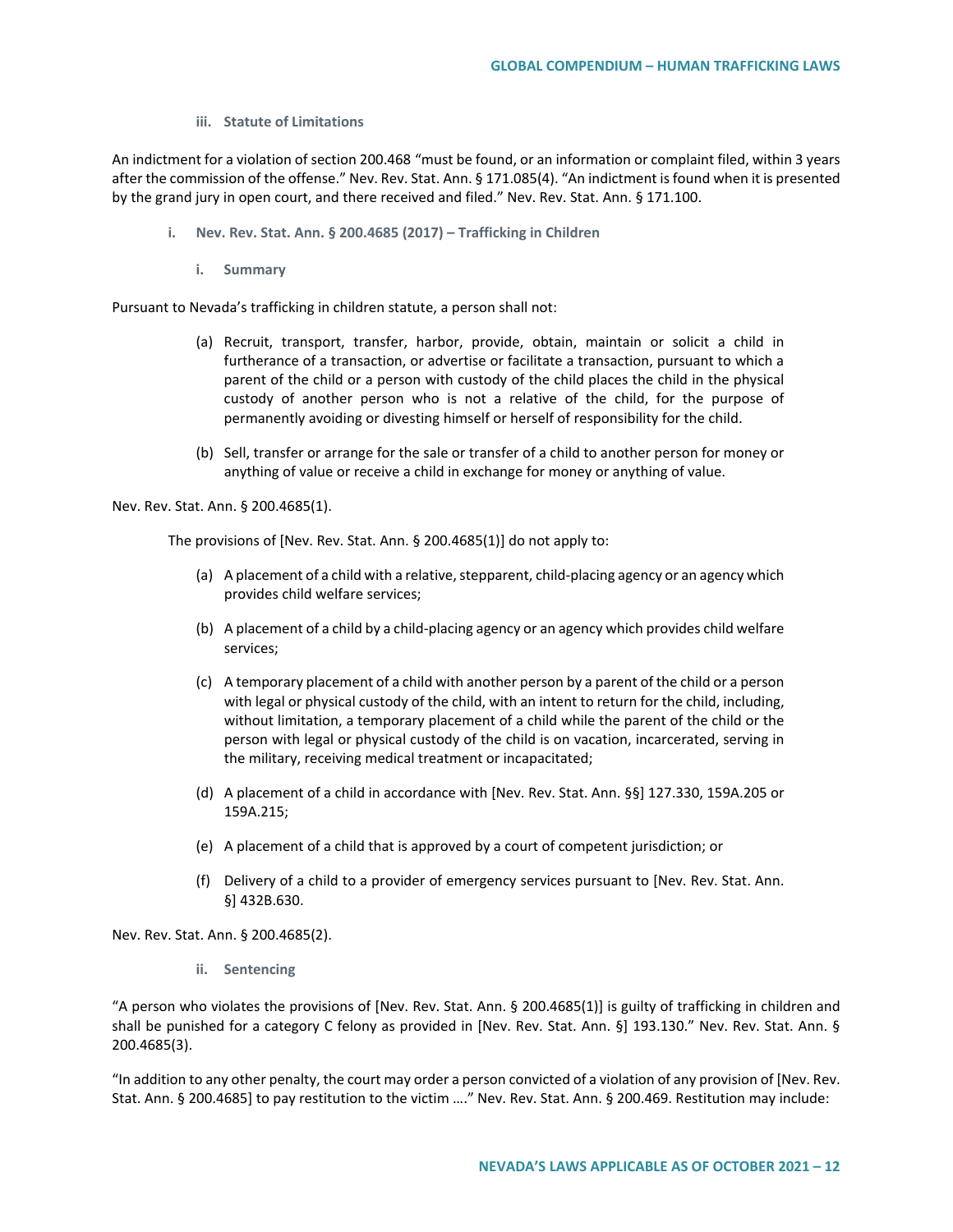- (a) The cost of medical and psychological treatment, including, without limitation, physical and occupational therapy and rehabilitation;
- (b) The cost of transportation, temporary housing and child care;
- (c) The return of property, the cost of repairing damaged property or the full value of the property if it is destroyed or damaged beyond repair;
- (d) Expenses incurred by a victim in relocating away from the defendant or his or her associates, if the expenses are verified by law enforcement to be necessary for the personal safety of the victim;
- (e) The cost of repatriation of the victim to his or her home country, if applicable; and
- (f) Any and all other losses suffered by the victim as a result of the violation of any provision of [Nev. Rev. Stat. Ann. § 200.4685].

Nev. Rev. Stat. Ann. § 200.469.

**iii. Statute of Limitations**

An indictment for a violation of section 200.4685 "must be found, or an information or complaint filed, within 3 years after the commission of the offense." Nev. Rev. Stat. Ann. § 171.085(4). "An indictment is found when it is presented by the grand jury in open court, and there received and filed." Nev. Rev. Stat. Ann. § 171.100.

- **j. Nev. Rev. Stat. Ann. § 613.080 (2013) – Involuntary Servitude Prohibited**
	- **i. Summary**

Nevada's involuntary servitude statute provides:

- 1. The immigration to this State of all slaves and other people bound by contract to involuntary servitude for a term of years is hereby prohibited.
- 2. It is unlawful for any company, person or persons to collect the wages or compensation for the labor of the persons described in subsection 1.
- 3. It is unlawful for any corporation, company, person or persons to pay to any owner or agent of the owner of any such persons mentioned in subsection 1 any wages or compensation for the labor of such slaves or persons so bound by the contract to involuntary servitude.
- 4. Unless a greater penalty is provided in [Nev. Rev. Stat. Ann. §§ 200.463 (involuntary servitude), 200.4631 (involuntary servitude of minors), 200.464 (recruiting, enticing a person to be held in involuntary servitude), or 200.468 (trafficking in persons for illegal purposes)], a violation of any of the provisions of this section is a gross misdemeanor.

Nev. Rev. Stat. Ann. § 613.080.

**ii. Sentencing**

A person convicted of a gross misdemeanor shall be punished by imprisonment in the county jail for not more than 364 days, a fine of not more than USD 2,000, or both. Nev. Rev. Stat. Ann. § 193.140.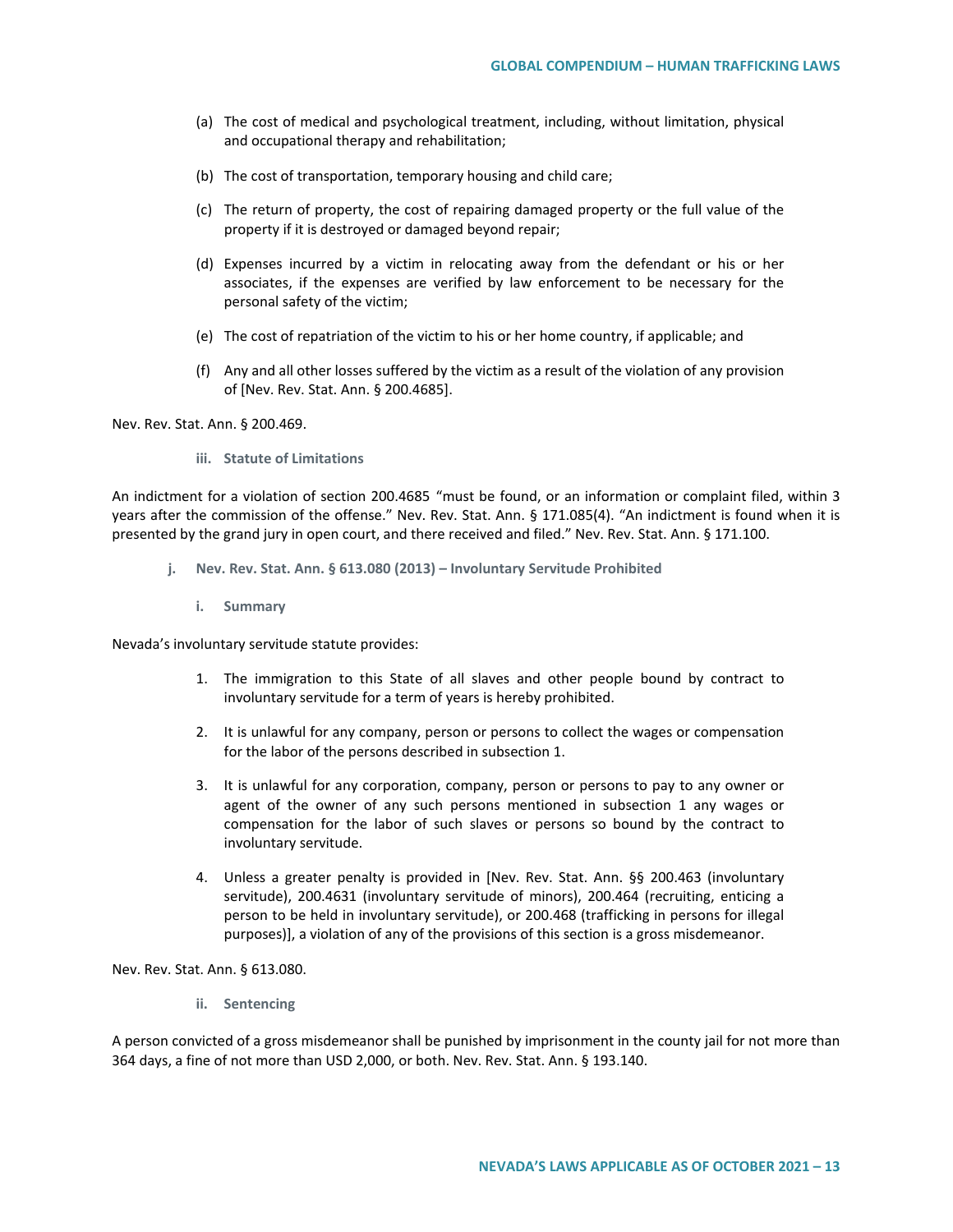An indictment for a violation of section 613.080 "must be found, or an information or complaint filed, within 2 years after the commission of the offense." Nev. Rev. Stat. Ann. § 171.090(1). "An indictment is found when it is presented by the grand jury in open court, and there received and filed." Nev. Rev. Stat. Ann. § 171.100.

- **k. Nev. Rev. Stat. Ann. § 199.480 (2019) – Conspiracy**
	- **i. Summary**

Whenever two or more persons conspire to commit a violation of Nev. Rev. Stat. Ann. §§ 200.463 (involuntary servitude), 200.464 (involuntary servitude), 200.465 (assuming ownership over another; purchase or sale of person), 200.467 (trafficking in persons for financial gain) or 200.468 (trafficking in persons for illegal purposes), 201.200 (sex trafficking), or 201.201 (facilitating sex trafficking), each person is criminally liable. Nev. Rev. Stat. Ann. § 199.480(1).

**ii. Sentencing**

Each person who violates [Nev. Rev. Stat. Ann. § 199.480(1)] is guilty of a category B felony. A court shall sentence each offender to imprisonment in the state prison for one to six years and may impose a fine of up to USD 5,000. Nev. Rev. Stat. Ann. § 199.480(1).

### **iii. Statute of Limitations**

An indictment for a violation of section 199.480 "must be found, or an information or complaint filed, within 3 years after the commission of the offense." Nev. Rev. Stat. Ann. § 171.085(4). "An indictment is found when it is presented by the grand jury in open court, and there received and filed." Nev. Rev. Stat. Ann. § 171.100.

- **l. Nev. Rev. Stat. Ann. § 201.395 (2021) – Advancing Prostitution** 
	- **i. Summary**

The crime of advancing prostitution occurs when:

a person who owns, leases, operates, controls or manages any business or property and who:

- (a) Knows or should know that illegal prostitution is being conducted at the business or upon such private property;
- (b) Knows or should know that one or more prostitutes engaging in such illegal prostitution are victims of involuntary servitude as described in [Nev. Rev. Stat. Ann. §] 200.463; and
- (c) Fails to take reasonable steps to abate such illegal prostitution within 30 days after the date on which the person knows the circumstances set forth in paragraphs (a) and (b).

Nev. Rev. Stat. Ann. § 201.395(1).

A person who owns, leases, operates, controls or manages any business or private property shall be deemed:

(a) To know that illegal prostitution is being conducted at the business or upon the private property of the person if a law enforcement agency has notified the person who owns, leases, operates, controls or manages the business or private property, in writing, of at least three incidents of illegal prostitution that occurred at the business or upon the private property of the person within a period of 180 consecutive days.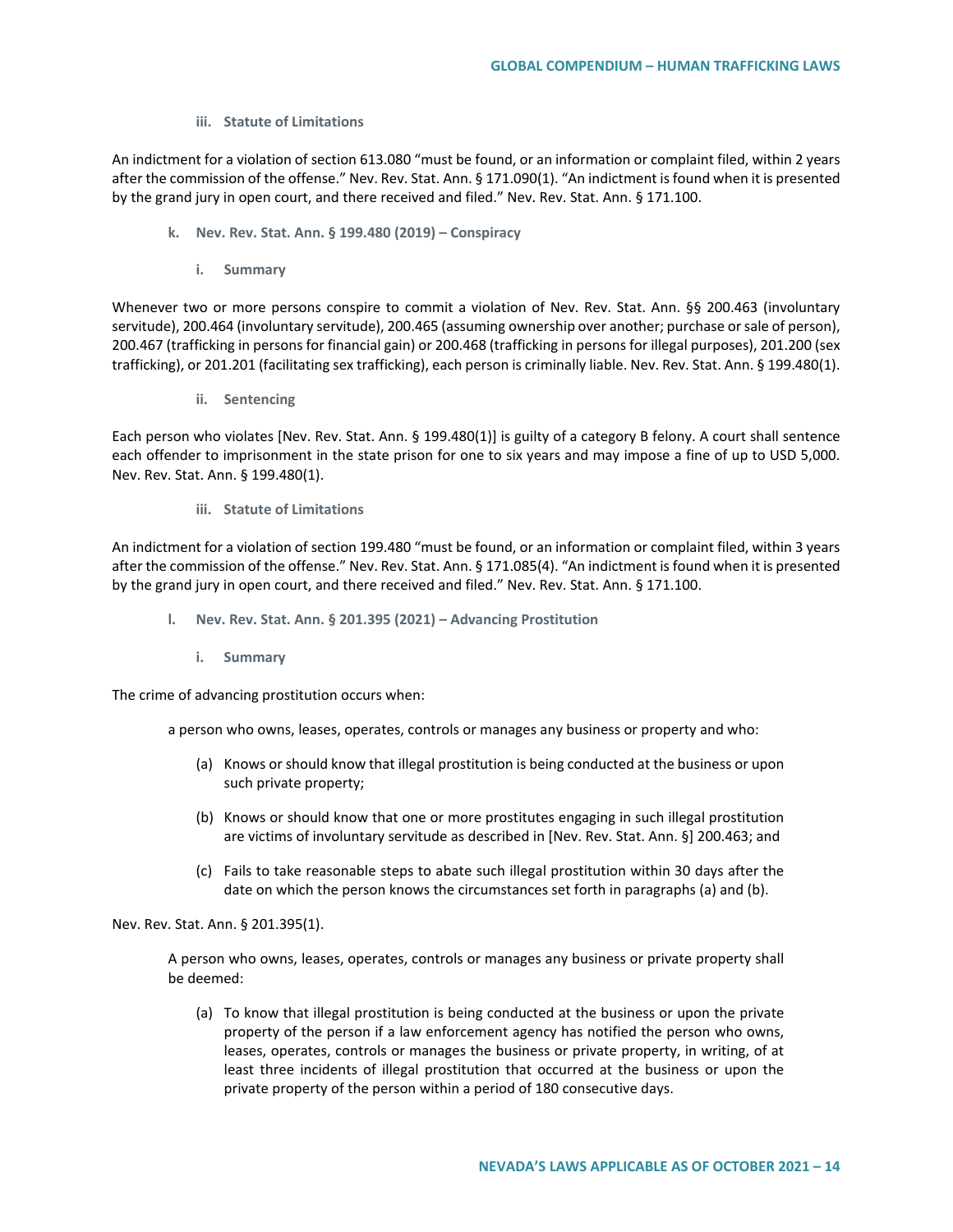- (b) To know that one or more prostitutes engaging in such illegal prostitution are victims of involuntary servitude as described in [Nev. Rev. Stat. Ann. §] 200.463 if, in light of all the surrounding facts and circumstances which are known to the person at the time, a reasonable person would believe, under those facts and circumstances, that one or more prostitutes engaging in such illegal prostitution are victims of involuntary servitude as described in [Nev. Rev. Stat. Ann. §] 200.463.
- (c) To have taken reasonable steps to abate such illegal prostitution if the person has:
	- (1) Filed a report of such illegal prostitution with a law enforcement agency;
	- (2) Allowed a law enforcement agency to conduct surveillance or an unrestricted undercover operation;
	- (3) Promoted ongoing education about such illegal prostitution for employees; or
	- (4) Used any other available legal means to abate such illegal prostitution.

Nev. Rev. Stat. Ann. § 201.395(3).

**ii. Sentencing**

Unless a greater penalty is provided by a specific statute, a person who is guilty of advancing prostitution shall be punished for a category C felony under Nev. Rev. Stat. Ann. § 191.130. Nev. Rev. Stat. Ann. § 201.395(2). A court shall sentence a convicted person to imprisonment in the state prison for one to five years, and may impose a fine of up to USD 10,000, unless a greater fine is authorized or required by statute. Nev. Rev. Stat. Ann. § 191.130.

**iii. Statute of Limitations**

An indictment for a violation of section 201.395 "must be found, or an information or complaint filed, within 3 years after the commission of the offense." Nev. Rev. Stat. Ann. § 171.085(4). "An indictment is found when it is presented by the grand jury in open court, and there received and filed." Nev. Rev. Stat. Ann. § 171.100.

**m. Nev. Rev. Stat. Ann. § 201.354 (2021) – Dismissal of Sex Trafficking Victims From Prosecution for Prostitution or Solicitation for Prostitution**

With limited exceptions, if "at any time before the trial of a prostitute charged with a violation of [the prostitution statute], the prosecuting attorney has reason to believe that the prostitute is a victim of sex trafficking, the prosecuting attorney shall dismiss the charge." Nev. Rev. Stat. Ann. § 201.354(11).

**n. Nev. Rev. Stat. Ann. § 200.3772 (2017) – Confidentiality for Victims of Certain Sexual Offenses** 

A victim of a sexual offense, an offense involving a pupil or child or sex trafficking may choose a pseudonym to be used instead of the victim's name on all files, records and documents pertaining to the … sex trafficking, including, without limitation, criminal intelligence and investigative reports, court records and media releases.

Nev. Rev. Stat. Ann. § 200.3772(1).

"A victim who chooses to use a pseudonym shall file a form to choose a pseudonym with the law enforcement agency investigating the sexual offense, offense involving a pupil or child or sex trafficking. The form must be provided by the law enforcement agency." Nev. Rev. Stat. Ann. § 200.3772(2).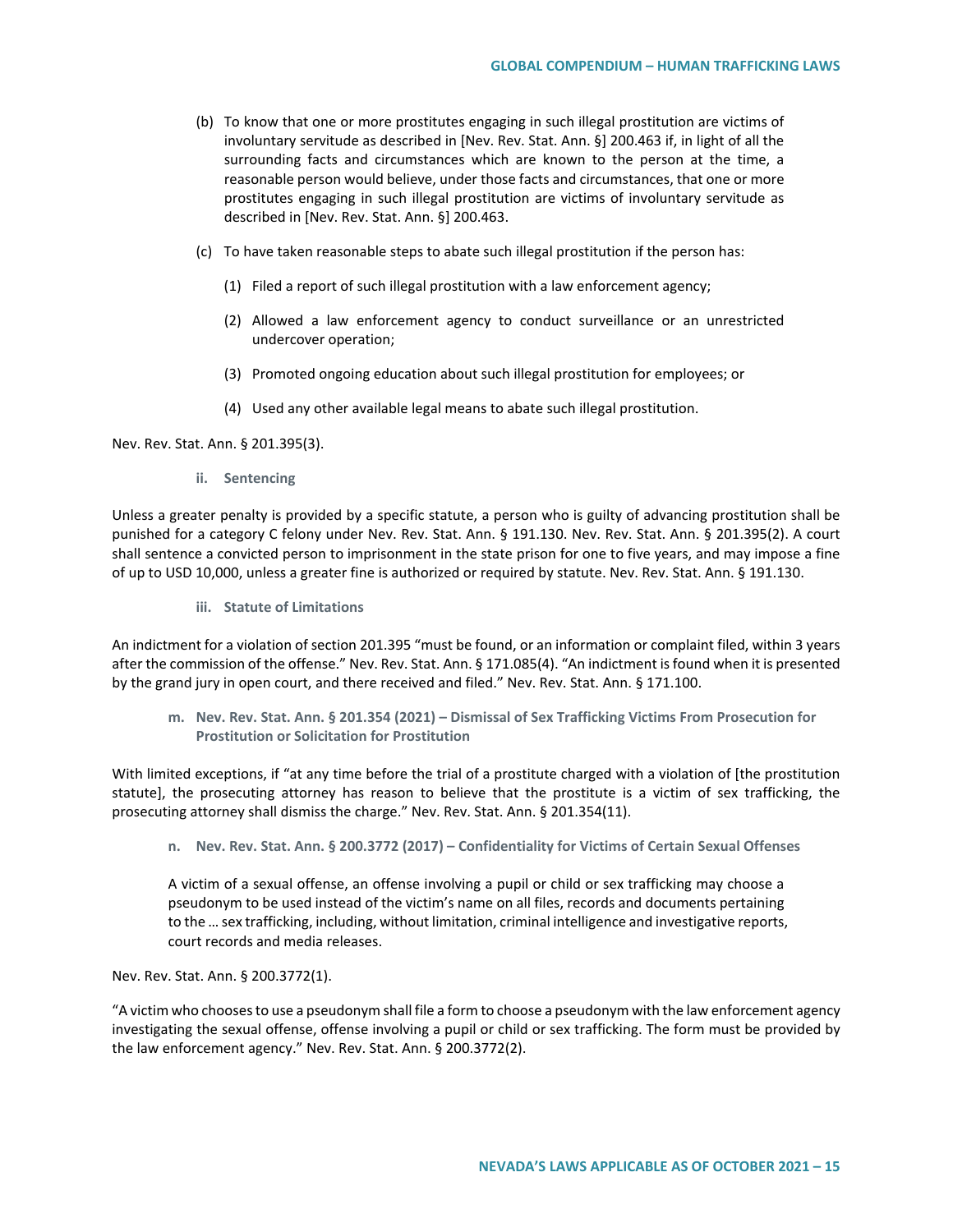**o. Nev. Rev. Stat. Ann. §§ 174.227, 174.228 (2019) – Videotaped Depositions of Sex Trafficking Victims**

A court may order, for good cause shown, the taking of a videotaped deposition to be used instead of testimony at trial in cases of victims of sex trafficking or facilitating sex trafficking. Nev. Rev. Stat. Ann. § 174.227(1). There is a rebuttable presumption that good cause exists where the district attorney seeks to take the deposition of a person alleged to be a victim of sex trafficking. Nev. Rev. Stat. Ann. § 174.227(1)(d).

A court may allow a videotaped deposition of a victim of sex trafficking or facilitating sex trafficking to be used at trial under specified circumstances. Nev. Rev. Stat. Ann. § 174.228(2).

**p. Nev. Rev. Stat. Ann. § 62E.275 (2021) – Vacatur and Sealing of Record for Certain Child Trafficking Victims** 

If a child has been adjudicated delinquent for certain unlawful acts, "the child may petition the juvenile court for an order [v]acating the adjudication[] and [s]ealing all records relating to the adjudication." Nev. Rev. Stat. Ann. §62E275(1). The unlawful acts that qualify for the petition are acts in violation of:

- (a) [Nev. Rev. Stat. Ann. §] 201.354, for engaging in prostitution or solicitation for prostitution, provided that the child was not alleged to be a customer of a prostitute;
- (b) [Nev. Rev. Stat. Ann. §] 207.200, for unlawful trespass;
- (c) [Nev. Rev. Stat. Ann. §] 463.350(b)(1), for loitering; or
- (d) A county, city or town ordinance, for loitering for the purpose of solicitation or prostitution.

Nev. Rev. Stat. Ann. § 62E275(1). The petitioner's participation in the unlawful act must have resulted from being a victim of trafficking in persons as described in the Trafficking Victims Protection Act of 2000, 22 U.S.C. §§ 7101 *et seq*. or a victim of involuntary servitude as described in Nev. Rev. Stat. Ann. §§ 200.463 or 200.4631. Nev. Rev. Stat. Ann. § 62E.275(3)(b). The petitioner also must file the petition "with due diligence after the petitioner has ceased being a victim of trafficking or involuntary servitude or has sought services for victims of such trafficking or involuntary servitude." Nev. Rev. Stat. Ann. § 62E.275(3)(c).

**q. Nev. Rev. Stat. Ann. § 179.247 (2021) – Vacatur and Sealing of Record for Certain Trafficking Victims**

A person convicted of engaging in prostitution or solicitation of prostitution (if not an alleged customer), any other state crime that is not a crime of violence, or any county, city, or town ordinance for loitering for the purpose of solicitation or prostitution may petition to have the judgment vacated and case records sealed if certain conditions are met. Nev. Rev. Stat. Ann. § 179.247(1), (2). The petitioner's participation in the unlawful act must have resulted from being a victim of trafficking in persons as described in the Trafficking Victims Protection Act of 2000, 22 U.S.C. §§ 7101 *et seq*. or a victim of involuntary servitude as described in Nev. Rev. Stat. Ann. §§ 200.463 or 200.4631. Nev. Rev. Stat. Ann. § 179.247(3)(b). The petitioner also must file the petition "with due diligence after the petitioner has ceased being a victim of trafficking or involuntary servitude or has sought services for victims of such trafficking or involuntary servitude." Nev. Rev. Stat. Ann. § 179.247(3)(c).

**r. Nev. Rev. Stat. Ann. §§ 217.010 – 217.270 (2019) – Compensation for Sex Trafficking Victims** 

Nevada has a program to compensate victims of sex trafficking and facilitating sex trafficking. In such a case, the compensation officer "shall not consider the wrongful act, provocation or any other behavior of the victim that directly or indirectly contributed to the injury or death of the victim." Nev. Rev. Stat. Ann. § 217.180(2).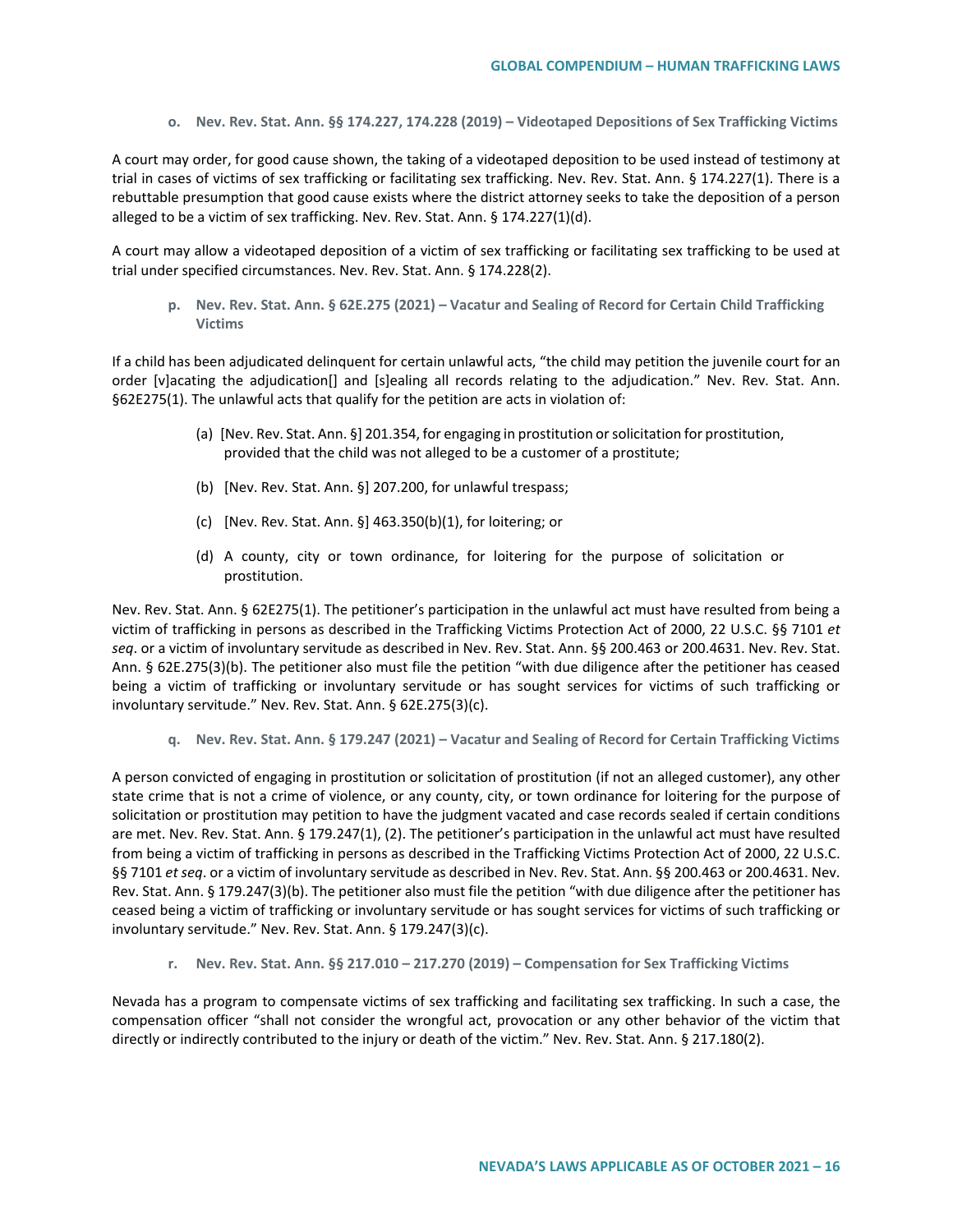**s. Nev. Rev. Stat. Ann. § 207.360 (2019) – Racketeering**

Sex trafficking and involuntary servitude are among the predicate offenses listed in Nevada's racketeering statute.

**2. Online Child Sexual Exploitation and Child Pornography Offenses**

Nev. Rev. Stat. Ann. § 200.710 – Unlawful to Use Minor in Producing Pornography or As a Subject of Sexual Portrayal in Performance

Nev. Rev. Stat. Ann. § 200.720 – Promotion of Sexual Performance of a Minor

Nev. Rev. Stat. Ann. § 200.725 – Preparing, Advertising or Distributing Material Depicting Pornography Involving a Minor

Nev. Rev. Stat. Ann. § 200.727 – Use of Internet to Control Visual Presentation Depicting Sexual Conduct of a Person Under 16 Years

Nev. Rev. Stat. Ann. § 200.730 – Possession of Visual Presentation Depicting Sexual Conduct of a Person Under 16 Years of Age

Nev. Rev. Stat. Ann. § 200.737 – Use of Electronic Communication Device by Minor to Possess, Transmit or Distribute Sexual Images of Minor

**3. Nev. Rev. Stat. Ann. § 179D.441 (2007) – Sex Offender Registry**

The offense of sex trafficking is a sexual offense as defined by Nev. Rev. Stat. Ann. § 179D.097(1)(q), and a person convicted of a sexual offense is required to register as a sex offender. Nev. Rev. Stat. Ann. § 179D.441.

## **B. Civil Liability Statutes**

- **1. Nev. Rev. Stat. Ann. § 41.690 (2021) – Civil Lawsuits for Damages Resulting From Criminal Violation if Perpetrator Was Motivated by Certain Characteristics of Victim**
	- **a. Summary**

A person who has suffered injury as the proximate result of the willful violation of the provisions of, among other Nevada statutes, Nev. Rev. Stat. Ann. §§ 200.465 (assuming rights of ownership over another person), 200.467 (trafficking in persons for financial gain), or 200.468 (trafficking in persons for illegal purposes), by a perpetrator who was motivated by the injured person's actual or perceived race, color, religion, national origin, physical or mental disability, sexual orientation, or gender identity or expression, may bring a lawsuit against the perpetrator. Nev. Rev. Stat. Ann. § 41.690(1).

The liability imposed by this section is in addition to any other liability imposed by law. Nev. Rev. Stat. Ann. § 41.690(2).

"Gender identity or expression" has the meaning ascribed to it in Nev. Rev. Stat. Ann. § 193.0148.

**b. Damages and Other Relief**

A person may recover actual damages and any punitive damages which the facts may warrant. The court shall award the prevailing plaintiff costs and reasonable attorney's fees. Nev. Rev. Stat. Ann. § 41.690(1).

**c. Statute of Limitations**

A lawsuit brought under this section must be commenced within three years. Nev. Rev. Stat. Ann. § 11.190(3).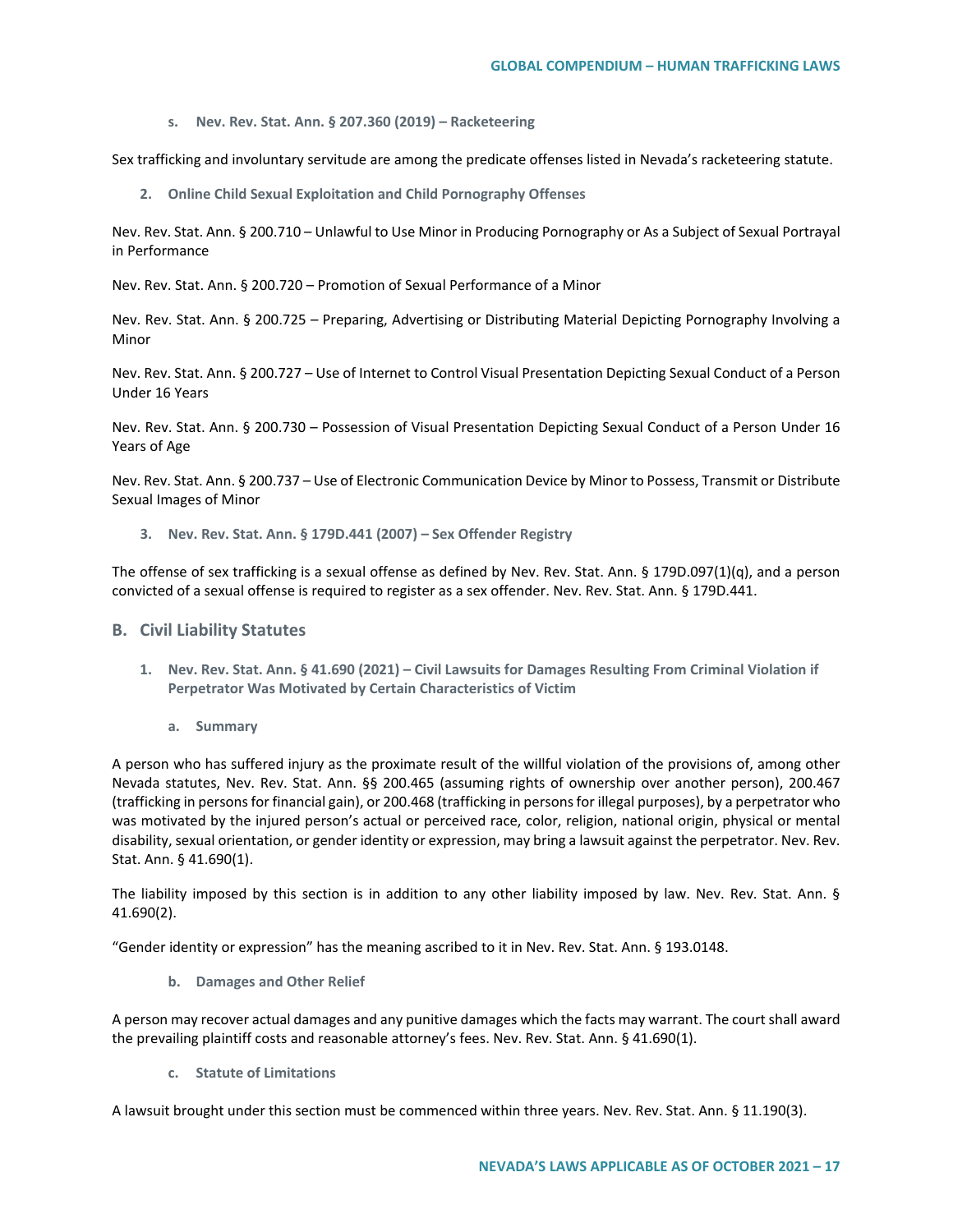- **2. Nev. Rev. Stat. Ann. § 41.1399 (2019) – Civil Lawsuits By Trafficking Victims**
	- **a. Summary**

"[A] victim of human trafficking may bring a civil action [lawsuit] against any person who caused, was responsible for or profited from the human trafficking." Nev. Rev. Stat. Ann. § 41.1399(1). A "victim of human trafficking" means "a person against whom a violation of any provision of [Nev. Rev. Stat. Ann. §§] 200.463 to 200.468, inclusive, 201.300 … or 201.395, or 18 U.S.C. §§ 1589, 1590 or 1591 has been committed." Nev. Rev. Stat. Ann. § 41.1399(10)(a). The lawsuit may be brought "in the district court of [Nevada] in the county in which the prospective defendant resides or committed any act which subjects him or her to liability under this section." Nev. Rev. Stat. Ann. § 41.1399(2).

The victim's consent is not a defense to a lawsuit brought under this section. Nev. Rev. Stat. Ann. § 41.1399(9).

At the court's discretion, "[t]wo or more persons may join as plaintiffs in one action [lawsuit] if the claims of those plaintiffs involve at least one defendant in common." Nev. Rev. Stat. Ann. § 41.1399(8)(a). "Two or more persons may be joined in one action [lawsuit] as defendants if those persons may be liable to at least one plaintiff in common." Nev. Rev. Stat. Ann. § 41.1399(8)(b).

"It is not necessary that the defendant be investigated, arrested, prosecuted or convicted for a violation of any provision of [Nev. Rev. Stat. Ann. §§] 200.463 to 200.468, inclusive, 201.300 … or 201.395, or 18 U.S.C. §§ 1589, 1590 or 1591 to be found liable in a civil action [lawsuit] brought under this section." Nev. Rev. Stat. Ann. § 41.1399(10)(b).

**b. Damages and Other Relief**

A prevailing plaintiff in a civil lawsuit "brought under this section may recover actual damages, compensatory damages, punitive damages, or any other appropriate relief" and attorney's fees and costs. Nev. Rev. Stat. Ann. § 41.1399(4). If the defendant's acts were willful and malicious, the court may award the plaintiff three times the amount of any actual damages. Nev. Rev. Stat. Ann. § 41.1399(4).

The court may also award such injunctive relief as the court deems appropriate. Nev. Rev. Stat. Ann. § 41.1399(3).

**c. Statute of Limitations**

The statute of limitations for a civil lawsuit brought under this section

does not commence until:

- (a) The plaintiff discovers or reasonably should have discovered that he or she is a victim of human trafficking and that the defendant caused, was responsible for or profited from the human trafficking;
- (b) The plaintiff reaches 18 years of age; or
- (c) If the injury to the plaintiff results from two or more acts relating to the human trafficking, the final act in the series of acts has occurred,

whichever is later.

Nev. Rev. Stat. Ann. § 41.1399(5).

The statute of limitations for a lawsuit brought under this section "is tolled for any period during which the plaintiff was under a disability. For the purposes of this subsection, a plaintiff is under a disability if the plaintiff is insane, a person with an intellectual disability, mentally incompetent or in a medically comatose or vegetative state." Nev. Rev. Stat. Ann. § 41.1399(6).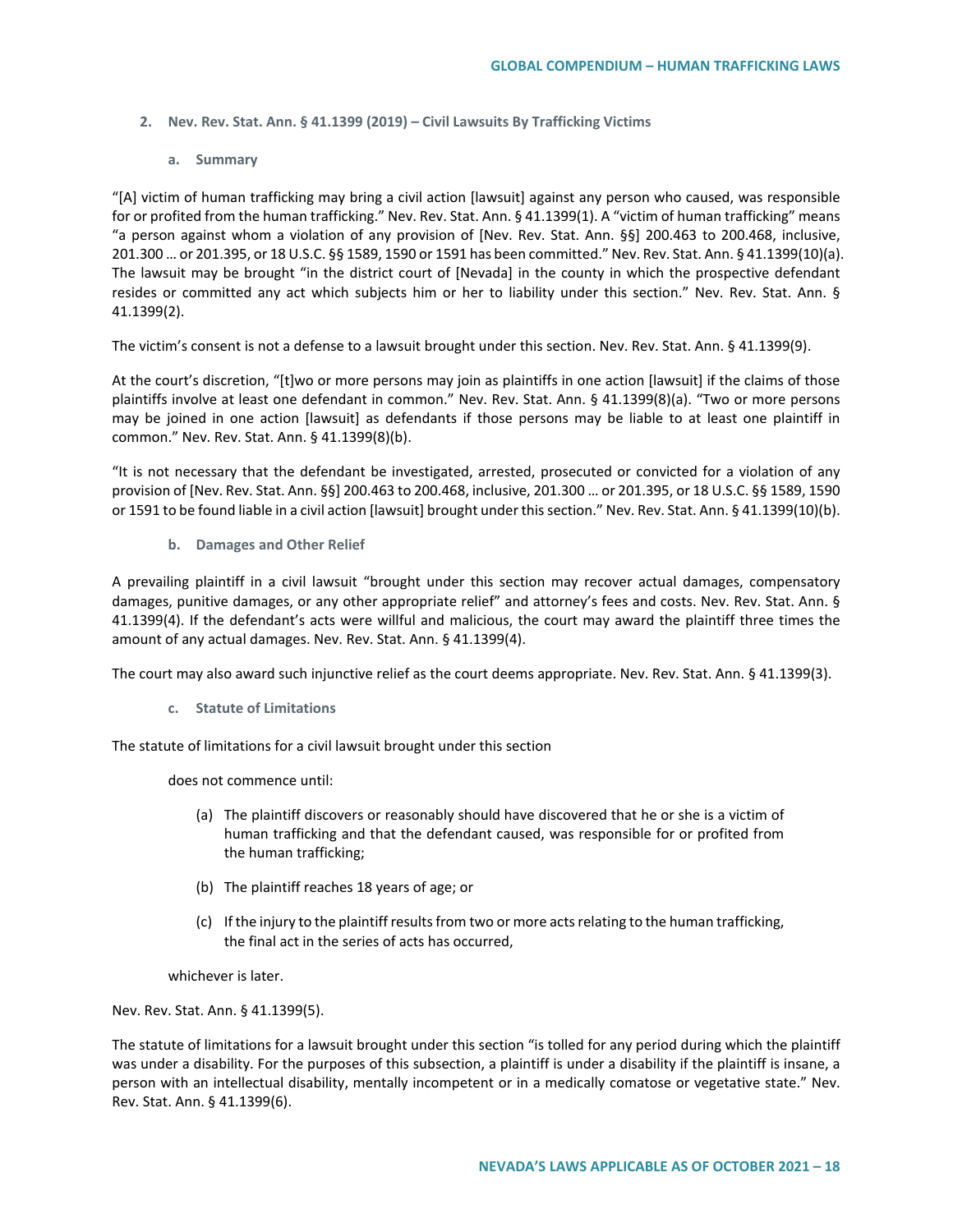- **3. Nev. Rev. Stat. Ann. § 41.1396 (2009) – Civil Lawsuits for Injuries Suffered by Minor Victims of Pornography** 
	- **a. Summary**

Any person who, while under the age of 16 years, appeared in any film, photograph, or other visual presentation engaging in sexual conduct and who suffered personal or psychological injury as a result may bring an action [lawsuit] against any person who, while over the age of 18, knowingly and willfully:

- (a) Promoted the film, photograph, or other visual presentation;
- (b) Possessed the film, photograph, or other visual presentation; or
- (c) Used the Internet to control the film, photograph, or other visual presentation, with specific intent to view the film, photograph, or other visual presentation.

Nev. Rev. Stat. Ann. § 41.1396(1).

It is not a defense that a defendant did not know or engage in sexual conduct with the plaintiff. Nev. Rev. Stat. Ann. § 41.1396(4).

**b. Damages and Other Relief**

A prevailing plaintiff may recover "actual damages, which shall be deemed to be at least [USD] 150,000, plus attorney's fees and costs." Nev. Rev. Stat. Ann. § 41.1396(2).

**c. Statute of Limitations**

A lawsuit brought under this section "may be commenced at any time." Nev. Rev. Stat. Ann. § 11.215(2).

### **C. Additional Statutes Specific to Human Trafficking**

**1. Nev. Rev. Stat. Ann. §§ 608.140** *et seq***. – Payment and Collection of Wages** 

To recover unpaid wages, an employee must first submit a written demand for wages owed to the employee. If the dispute is not resolved within five days, the employee may bring a civil lawsuit to collect unpaid wages and may recover attorney's fees. Nev. Rev. Stat. Ann. § 608.140. An employer may also be subject to criminal and administrative penalties. Nev. Rev. Stat. Ann. §§ 608.180 or 608.195(1).

More information is available at: [http://labor.nv.gov/About/Forms/FORMS\\_FOR\\_EMPLOYEES/.](http://labor.nv.gov/About/Forms/FORMS_FOR_EMPLOYEES/)

**2. Nev. Rev. Stat. Ann. § 217.462 (2017) – Confidential Address** 

Victims of human trafficking may apply to the state to use a fictitious address.

**3. Nev. Rev. Stat. Ann. § 432C.150 (2019) – Maintenance of Information by Agency Which Provides Welfare Services**

An agency which provides child welfare services shall not provide information maintained by the agency which provides child welfare services to a juvenile court only to facilitate a determination by the court related to the adjudication of a child who is accused of:

(a) Sex trafficking a child in violation of [Nev. Rev. Stat. Ann. § 201.300]; or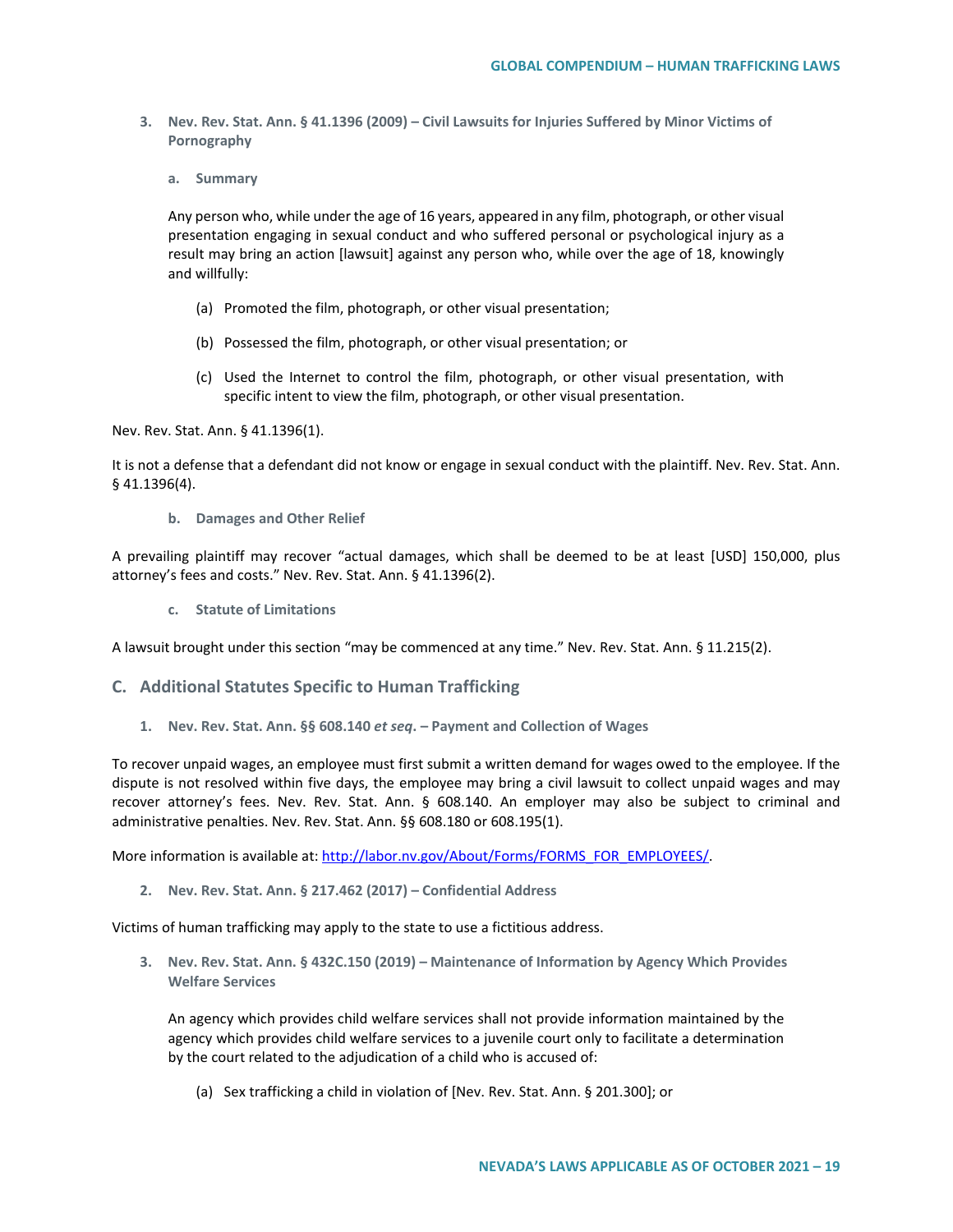(b) Facilitating sex trafficking of a child in violation of [Nev. Rev. Stat. Ann. § 201.301].

Nev. Rev. Stat. Ann. § 432B.620(4).

**4. Nev. Rev. Stat. Ann. § 217.530 (2015) – Contingency Account for Victims of Human Trafficking**

This section creates an account for establishing or providing programs or services to victims of human trafficking.

**5. Nev. Rev. Stat. Ann. § 289.510 (2020) – Peace Officers' Training on Human Trafficking**

All peace officers in Nevada must complete at least 12 hours of continuing education annually in courses that address topics including human trafficking.

**6. Nev. Rev. Stat. Ann. § 432B.620 (1999) – Certification of Peace Officers Who Regularly Investigate Sexual Abuse or Sexual Exploitation of Children**

Peace officers assigned to regularly investigate cases of sexual exploitation of children under the age of 18 years must be certified to carry out those duties by the Peace Officers' Standards and Training Commission.

**7. Nev. Rev. Stat. Ann. § 432.157 (2019) – Children's Advocate for Child Sex Trafficking Victims**

The Children's Advocate is within the Office of the Attorney General for Nevada and is appointed by the Nevada Attorney General. Nev. Rev. Stat. Ann. § 432.157(1), (2). The Children's Advocate may, among other things, investigate and prosecute any alleged crime involving the exploitation of children, including sex trafficking (Nev. Rev. Stat. Ann. § 201.300(2)), facilitating sex trafficking (Nev. Rev. Stat. Ann. § 201.301(1)), living from earnings of a prostitute (Nev. Rev. Stat. Ann. § 201.320), or advancing prostitution (Nev. Rev. Stat. Ann. § 201.395). Nev. Rev. Stat. Ann. § 432.157(4).

**8. Nev. Rev. Stat. Ann. § 439.539 (2017) – Department of Public Health and Services for Sex Trafficking Victims**

The Department of Public Health must facilitate meetings to coordinate efforts to provide services for victims of sex trafficking.

**9. Nev. Rev. Stat. Ann. § 217.020 (2021) – Nevada State Plan for Services to Human Trafficking Victims**

This section ensures the development of a statewide plan for the delivery of services to victims of human trafficking and forms the State of Nevada Human Trafficking Coalition.

## **D. Significant Cases**

#### **1.** *Lipsitz v. State***, 442 P.3d 128 (Nev. 2019)**

The defendant trespassed into a residential treatment facility, where he sexually assaulted the victim, an 18-yearold patient seeking treatment for substance abuse and trauma related to her experience as a victim of sex trafficking. Based on evidence that the victim was medically unable to appear at trial, the trial court allowed the victim to testify by audiovisual transmission.

The Nevada Supreme Court held that allowing the victim to testify via simultaneous audiovisual transmission pursuant to procedures adopted in the Nevada Supreme Court Rules did not violate the defendant's rights under the Sixth Amendment's Confrontation Clause.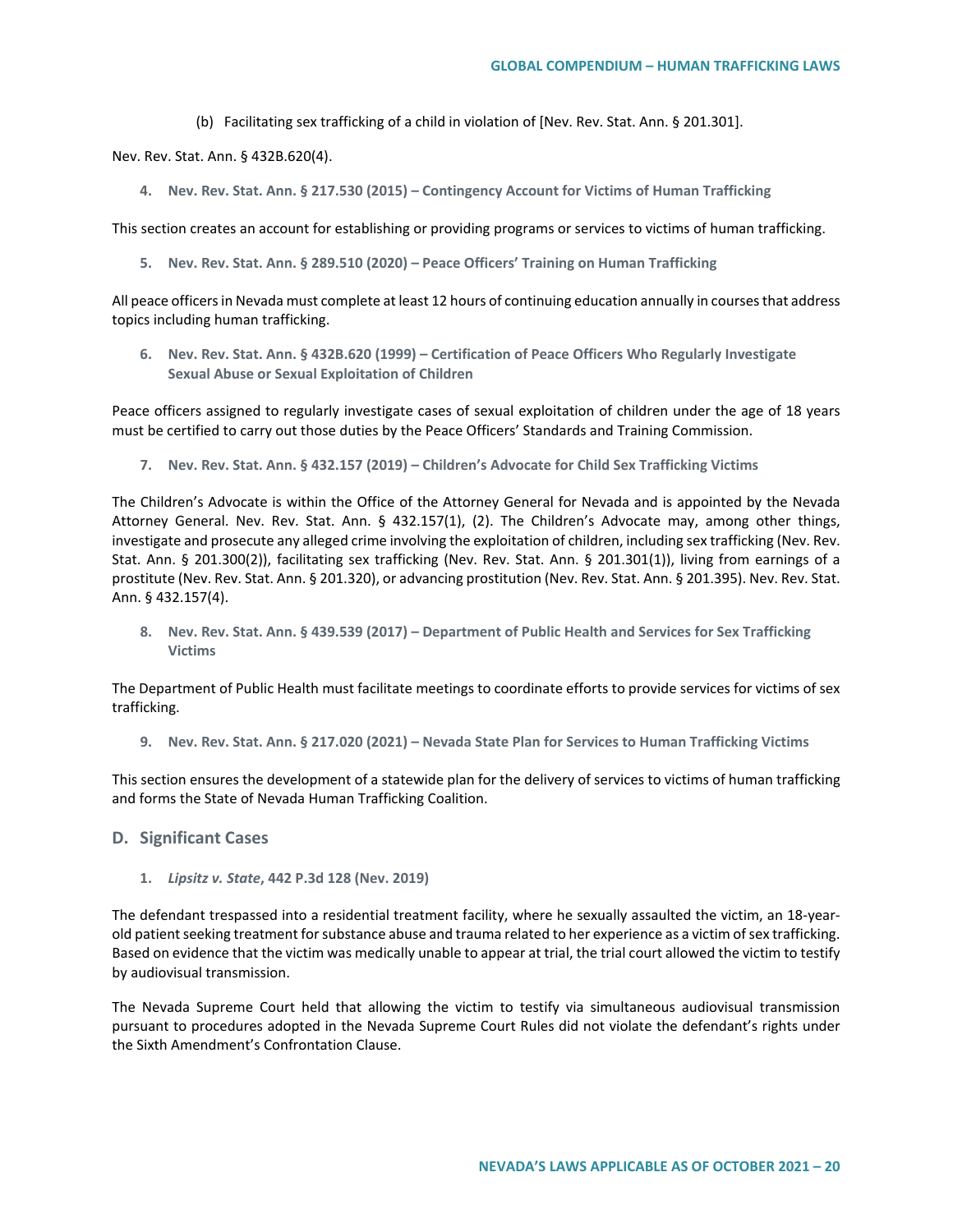### **2.** *A.J. v. Eighth Judicial District Court in and for the County of Clark***, 394 P.3d 1209 (Nev. 2017)**

Petitioner A.J. had lived in foster care for most of her life. At age 15, A.J. was recruited by an older man into the Las Vegas sex trade. In 2015, the police stopped A.J. while she was walking back and forth on a Las Vegas street. A.J. refused to provide identification but admitted she had been working as a prostitute for approximately three months. She was arrested for soliciting prostitution and loitering. As a juvenile, A.J. was transferred to juvenile court and charged with obstructing an officer based on her refusal to provide identifying information. She was placed on probation for 12 months. Thereafter, A.J. admitted to a violation of probation and was ordered detained. A.J. petitioned for a writ of mandamus directing the juvenile court to vacate its orders adjudicating her as a delinquent and applying the provisions of Nev. Rev. Stat. Ann. § 62C.240, which requires the trial court to enter a consent decree requiring the provision of services to address the sexual exploitation of a juvenile arrested for solicitation.

The Nevada Supreme Court held that section 62C.240 was enacted to ensure that children are treated as victims of commercial sexual exploitation rather than as juvenile delinquents. Because A.J. was arrested only for engaging in prostitution or soliciting prostitution, she was entitled to the protections afforded under Nev. Rev. Stat. Ann. § 62C.240. The Nevada Supreme Court ordered the juvenile court to set aside the earlier orders adjudicating A.J. as a delinquent and further ordered the court to issue a consent decree, including services to address A.J.'s needs as specified by statute.

## **E. Academic Research/Papers**

ASU OFFICE OF SEX TRAFFICKING INTERVENTION RESEARCH, TRICK ROLL STUDY: FORCED CRIMINALITY IN SEX TRAFFICKING SITUATIONS (2020).

John Calvert, *Cybercrime and Child Exploitation*, 24 NEV. LAW. 17 (2016).

Chariane K. Forrey, Note, *America's "Disneyland of Sex": Exploring the Problem of Sex Trafficking in Las Vegas and Nevada's Response*, 14 NEV. L. J. 970 (2014).

## **F. Resources**

National Trafficking Hotline (Nevada): <https://humantraffickinghotline.org/state/nevada>

Nevada Attorney General – Human Trafficking in Nevada: [http://ag.nv.gov/Human\\_Trafficking/HT\\_Home/](http://ag.nv.gov/Human_Trafficking/HT_Home/)

- Nevada Attorney General's Office, *Human Trafficking Resource Guide*: [http://ag.nv.gov/uploadedFiles/agnvgov/Content/Human\\_Trafficking/2019\\_NV\\_Statewide\\_Human\\_Traffi](http://ag.nv.gov/uploadedFiles/agnvgov/Content/Human_Trafficking/2019_NV_Statewide_Human_Trafficking_Resource_Guide...pdf) [cking\\_Resource\\_Guide...pdf](http://ag.nv.gov/uploadedFiles/agnvgov/Content/Human_Trafficking/2019_NV_Statewide_Human_Trafficking_Resource_Guide...pdf)
- Shared Hope International, Nevada Report Card (2019): [https://sharedhope.org/PICframe9/reportcards/PIC\\_RC\\_2019\\_NV.pdf](https://sharedhope.org/PICframe9/reportcards/PIC_RC_2019_NV.pdf)
- Shared Hope International, Nevada Analysis and Recommendations (2019): [https://sharedhope.org/PICframe9/analysis/PIC\\_AR\\_2019\\_NV.pdf](https://sharedhope.org/PICframe9/analysis/PIC_AR_2019_NV.pdf)
- U.S. Department of Health & Human Services, *Nevada: Efforts to Combat Trafficking* (2017): [https://nhttac.acf.hhs.gov/sites/default/files/2019-](https://nhttac.acf.hhs.gov/sites/default/files/2019-06/nevada_profile_efforts_to_combat_human_trafficking.pdf) [06/nevada\\_profile\\_efforts\\_to\\_combat\\_human\\_trafficking.pdf](https://nhttac.acf.hhs.gov/sites/default/files/2019-06/nevada_profile_efforts_to_combat_human_trafficking.pdf)